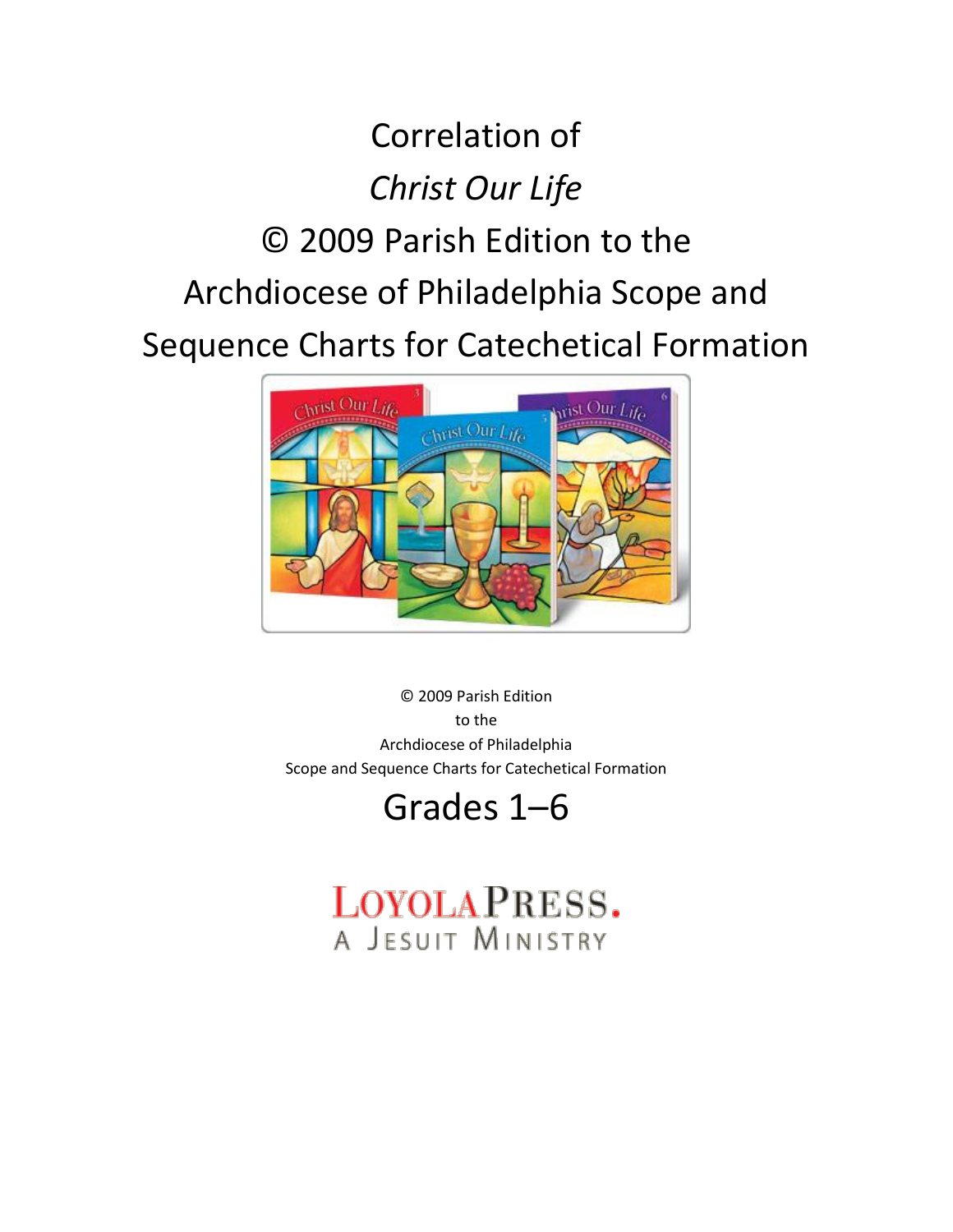# **Table of Contents**

| Grade 1 Parish Edition        | Pages 3-5   |
|-------------------------------|-------------|
| Grade 2 Parish Edition        | Pages 6-9   |
| Grade 3 Parish Edition        | Pages 10-12 |
| <b>Grade 4 Parish Edition</b> | Pages 13-16 |
| <b>Grade 5 Parish Edition</b> | Pages 17-20 |
| Grade 6 Parish Edition        | Pages 21-23 |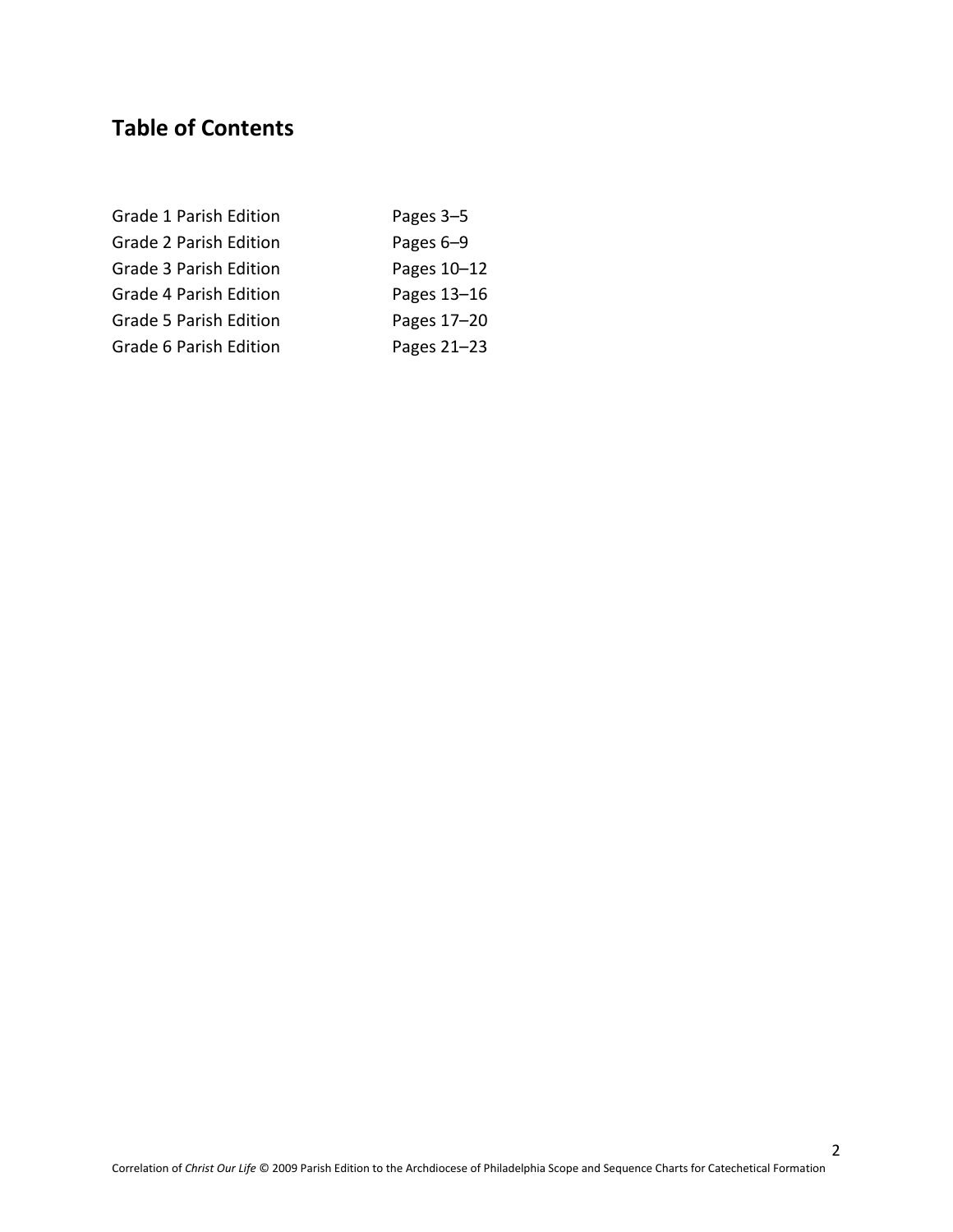| Core Curriculum        |                                               | <b>Catechist Manual</b>               | <b>Student Text</b>                 | Lesson    | Lesson |
|------------------------|-----------------------------------------------|---------------------------------------|-------------------------------------|-----------|--------|
|                        | Objectives                                    |                                       |                                     | Scheduled | Taught |
| Semester 1             |                                               | Chapter/Page(s)                       | Chapter/Page(s)                     | For       | On     |
|                        |                                               |                                       |                                     | (Date)    | (Date) |
| God the Father         | *First Person of the Trinity                  | Chapter 2, pp. T14-T23                | Chapter 2, pp. 9-16                 |           |        |
|                        | *Creator of Heaven and Earth                  |                                       |                                     |           |        |
|                        | *Creation of the World                        |                                       |                                     |           |        |
| Creation               | *Human Beings:                                | Chapter 3, pp. T24-T33                | Chapter 3, pp. 17-22                |           |        |
|                        | -God's Image and Likeness<br>-Male and Female |                                       |                                     |           |        |
|                        | -To Know, Love, and Serve                     |                                       |                                     |           |        |
|                        | God                                           |                                       |                                     |           |        |
|                        | *Sacredness of Human Life                     |                                       |                                     |           |        |
| Living in God's        | *Family                                       | Chapter 12, pp.T122-                  | Chapter 12, pp. 79-85               |           |        |
| World                  | *Church                                       | T131                                  |                                     |           |        |
|                        | *Religious Education Classes                  | Chapter 15, pp. T156-                 | Chapter 15, pp.103-                 |           |        |
|                        | *Community                                    | T165                                  | 108                                 |           |        |
|                        |                                               | Chapter 16, pp. T166-                 | Chapter 16, pp. 109-                |           |        |
|                        |                                               | T175                                  | 114                                 |           |        |
|                        |                                               | Chapter 18, pp. T186-                 | Chapter 18, pp. 121-                |           |        |
|                        |                                               | T192                                  | 124                                 |           |        |
| God the Son:           | *Second Person of the Trinity                 | Chapter 11, pp. T112-                 | Chapter 11, pp. 73-78               |           |        |
| Jesus Christ           | *Birth and Childhood of Jesus                 | T121                                  |                                     |           |        |
| God the Son:           | *Public Life of Jesus                         | Chapter 13, pp. T135-                 | Chapter 13, pp. 90-96               |           |        |
| Jesus Christ           |                                               | T145                                  | Chapter 14, pp. 97-                 |           |        |
|                        |                                               | Chapter 14, pp. T146-                 | 102                                 |           |        |
|                        |                                               | T154                                  |                                     |           |        |
|                        | Prayer Service for All Saints                 | Feast of All Saints, pp.<br>T280-T284 | Feast of All Saints, pp.<br>183-184 |           |        |
|                        |                                               |                                       |                                     |           |        |
| Mary                   | *Titles of Mary                               | Chapter 10, p.T110                    | Chapter 10, p.72                    |           |        |
|                        | -Mother of God                                | Chapter 23, pp. T244-<br>T252         | Chapter 23, pp. 159-<br>164         |           |        |
|                        | -Mother of the Church<br>*Days to Honor Mary  | ChristOurLife.com:                    |                                     |           |        |
|                        | -October 7                                    | Solemnity of the Blessed              |                                     |           |        |
|                        | -January 1                                    | Virgin Mary, the Mother of            |                                     |           |        |
|                        |                                               | God                                   |                                     |           |        |
| <b>Liturgical Year</b> | *Sunday                                       | The Year in Our Church,               | The Year in Our                     |           |        |
|                        | *Ordinary Time                                | p. T279                               | Church, p. 182                      |           |        |
| Liturgical Year        | *Advent                                       | Advent, pp. T285-T292                 | Advent, pp.185-186                  |           |        |
|                        | *Christmas                                    | Chapter 11, pp. T112-                 | Chapter 11, pp. 73-78               |           |        |
|                        |                                               | T <sub>121</sub>                      | Christmas, pp.187-                  |           |        |
|                        |                                               | Christmas, pp. T293-                  | 188                                 |           |        |
|                        |                                               | T297                                  |                                     |           |        |
| Liturgical Year        | *Definition of a Feast Day                    | Saints and Feast Days,                |                                     |           |        |
|                        | *October 2                                    | pp. T375-T376                         |                                     |           |        |
|                        | *November 1                                   | Feast of All Saints, T280-<br>T284    | Feast of All Saints.                |           |        |
| Prayer                 | *December 6<br>*Definition of Prayer          | ChristOurLife.com:                    | pp.183-184                          |           |        |
|                        | *Sign of the Cross                            | Guardian Angels, Saint                |                                     |           |        |
|                        |                                               | Nicholas                              |                                     |           |        |
|                        |                                               | Chapter 7, pp. T66-T73,               | Chapter 7, pp. 43-47,               |           |        |
|                        |                                               | T76-T77                               | 50                                  |           |        |
|                        |                                               | What Catholics Should                 | <b>What Catholics Should</b>        |           |        |
|                        |                                               | Know, p. T351                         | Know, p. 199                        |           |        |
|                        |                                               | Chapter 1, pp. T10-T11                | Chapter 1, pp. 7-8                  |           |        |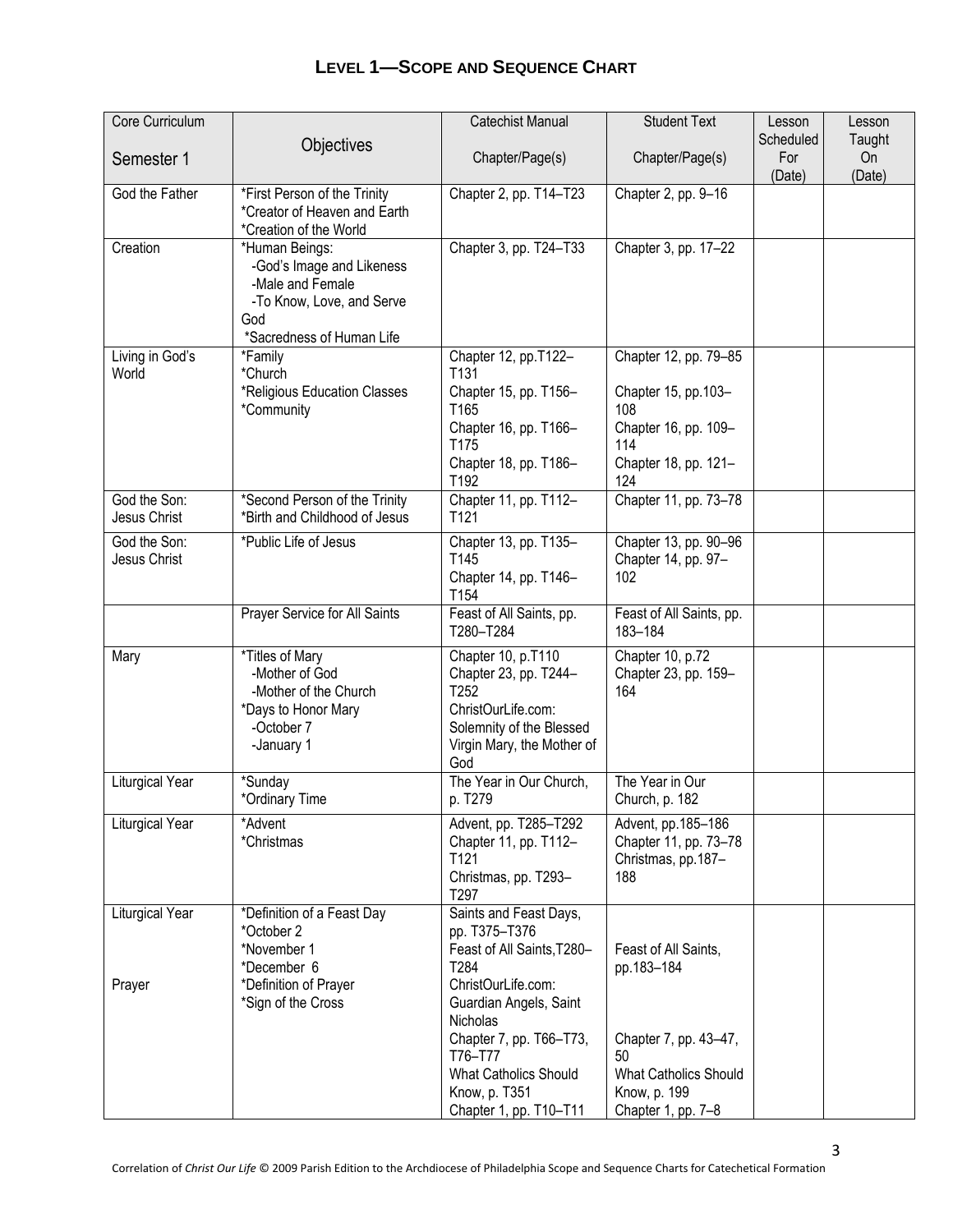| Prayer                        | *Sign of the Cross<br>*Our Father                                                                           | Chapter 1, pp. T10-T11<br>Chapter 8, pp. T81-T90                                                                                           | Chapter 1, pp. 7-8<br>Chapter 8, pp. 51-54                                     |                     |                  |
|-------------------------------|-------------------------------------------------------------------------------------------------------------|--------------------------------------------------------------------------------------------------------------------------------------------|--------------------------------------------------------------------------------|---------------------|------------------|
| Prayer                        | *Definition of prayer<br>*Sign of the Cross and Our<br>Father<br>*Introduce Hail Mary and Rosary            | Chapter 7, pp. T66-T73,<br>T76-T77<br><b>What Catholics Should</b><br>Know, p. T351                                                        | Chapter 7, pp. 43-47,<br>49-50<br><b>What Catholics Should</b><br>Know, p. 199 |                     |                  |
|                               |                                                                                                             | Chapter 1, pp. T10-T11<br>Chapter 8, pp. T81-T90                                                                                           | Chapter 1, pp. 7-8<br>Chapter 8, pp. 51-54                                     |                     |                  |
|                               |                                                                                                             | Chapter 10, p. T107<br>What Catholics Should<br>Know, pp.T356-T357                                                                         | Chapter 10, p. 69<br>What Catholics Should<br>Know, pp. 204-205                |                     |                  |
|                               | <b>Advent Prayer Service</b>                                                                                | Advent, pp. T285-T292                                                                                                                      | Advent, pp. 185-186                                                            |                     |                  |
| Prayer                        | *Sign of the Cross<br>*Introduce Our Father                                                                 | Chapter 1, pp. T3, T10-<br>T11                                                                                                             | Chapter 1, pp. 7-8                                                             |                     |                  |
|                               | *Introduce Hail Mary<br>*Introduce Grace Before Meals<br>*Introduce Glory Be<br>*Introduce Angel of God     | Chapter 8, pp. T78-T79<br>Chapter 10, p. T103<br>Chapter 7, p. T74<br>Chapter 25, p. T267<br><b>What Catholics Should</b><br>Know, p. T374 | Chapter 7, p. 48                                                               |                     |                  |
| Worship<br>Sacramentals       | *Liturgy of the Word Responses<br>for Reading and Gospel<br>*Holy Water<br>*Cross<br>*Crucifix              | Chapter 6, pp. T64-T65<br>Chapter 24, pp. T256-<br>T265<br>Chapter 4, p. T40<br>Chapter 19, p. T198                                        | Chapter 24, pp. 165-<br>169                                                    |                     |                  |
|                               | *Blessed medals<br>*Rosary                                                                                  | Chapter 1, p. T4, T8<br>Chapter 4, p. T36<br><b>What Catholics Should</b><br>Know, pp. T356-T357                                           | Chapter 1, p. 6<br><b>What Catholics Should</b><br>Know, pp. 204-205           |                     |                  |
| Core Curriculum               |                                                                                                             | Catechist Manual                                                                                                                           | <b>Student Text</b>                                                            | Lesson<br>Scheduled | Lesson<br>Taught |
| Semester 2                    | Objectives                                                                                                  | Chapter/Page(s)                                                                                                                            | Chapter/Page(s)                                                                | For<br>(Date)       | On<br>(Date)     |
| God the Holy Spirit           | *Third Person of the Trinity<br>*Holy Spirit Within Us<br>-Received in Baptism<br>-Gift of God's Love to Us | Chapter 5, p. T44<br>Glossary, p. 420                                                                                                      | Glossary, p. 225                                                               |                     |                  |
| Sacraments                    | *Define Sacraments of Initiation<br>*Baptism<br>-Effects<br>-Symbols<br>-Words<br>-Minister                 | <b>What Catholics Should</b><br>Know, pp. T362-T363<br>Chapter 5, pp. T45-T53                                                              | <b>What Catholics Should</b><br>Know, pp. 210-211<br>Chapter 5, pp. 29-34      |                     |                  |
| Sacraments<br>Liturgical Year | *Confirmation<br>*Eucharist<br>*Introduce Feast Days                                                        | <b>What Catholics Should</b><br>Know, p. T363<br>Saints and Feast Days,                                                                    | <b>What Catholics Should</b><br>Know, p. 211                                   |                     |                  |
|                               | -January 5<br>-March 3<br>-March 19                                                                         | pp. T375-T380                                                                                                                              |                                                                                |                     |                  |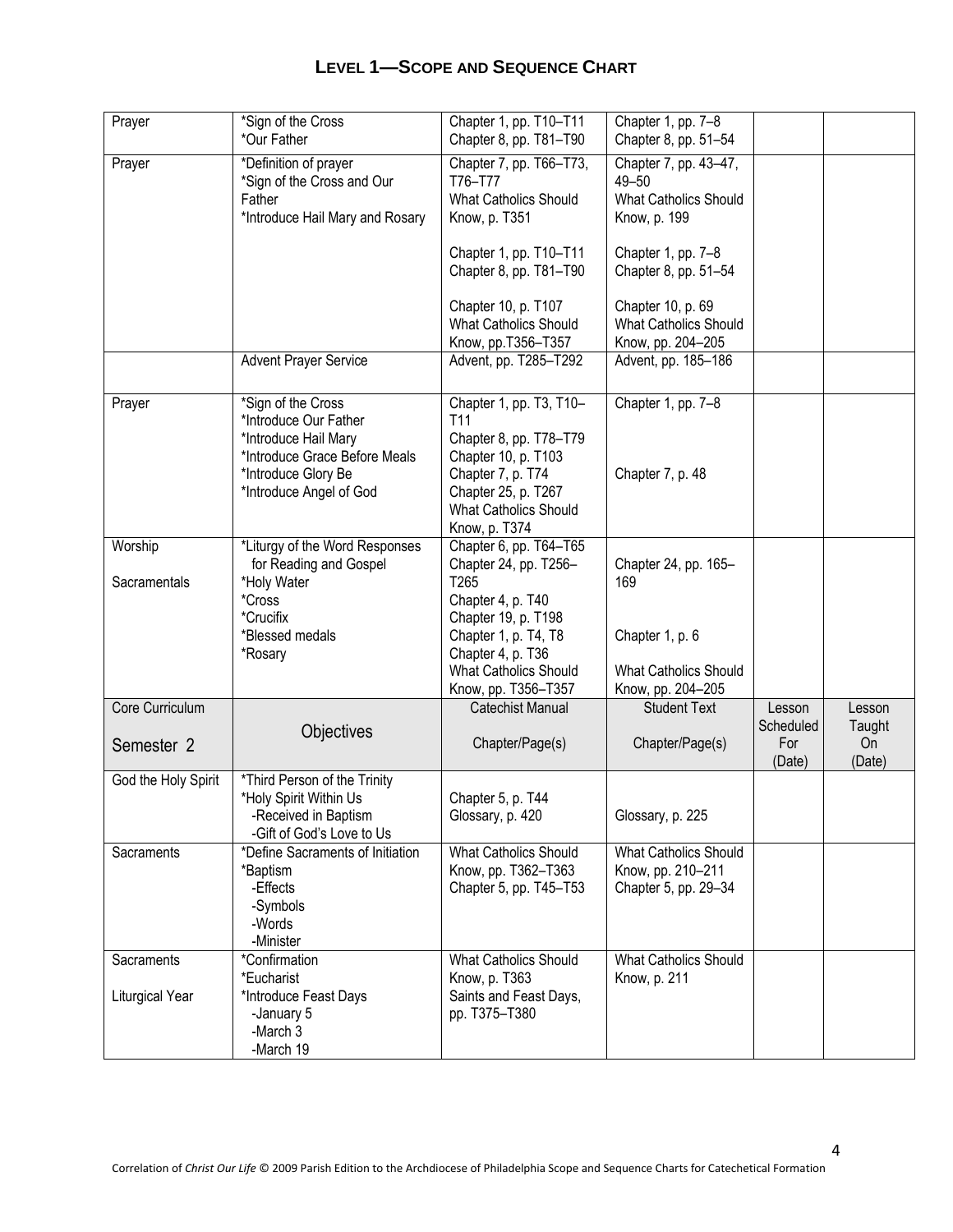| Liturgical Year<br>Sacramentals | *Lent<br>*Palms<br>*Blessed Ashes<br>*Cross<br>*Crucifix                                                                                                                                | Lent, pp. T298-T303<br>Chapter 1, pp. T8-T9                                                                                                                                                                                                                                                                                                 | Lent, pp. 189-190<br>Chapter 1, p. 6                                                                                                                                                                                                                                                                     |  |
|---------------------------------|-----------------------------------------------------------------------------------------------------------------------------------------------------------------------------------------|---------------------------------------------------------------------------------------------------------------------------------------------------------------------------------------------------------------------------------------------------------------------------------------------------------------------------------------------|----------------------------------------------------------------------------------------------------------------------------------------------------------------------------------------------------------------------------------------------------------------------------------------------------------|--|
| Prayer                          | *Review Definition, Our Father,<br>Hail Mary, and Glory Be<br>*Introduce Prayer Expressions                                                                                             | Chapter 7, pp. T66-T73,<br>T76-T77<br>Chapter 8, pp. T81-T90<br>Chapter 10, p. T107<br>Chapter 7, p. T74<br>What Catholics Should<br>Know, p. T351                                                                                                                                                                                          | Chapter 7, pp. 43-47,<br>50<br>Chapter 8, pp. 51-58<br>Chapter 10, p. 69<br>Chapter 7, p. 48<br>What Catholics Should<br>Know, p. 199                                                                                                                                                                    |  |
|                                 | "Keeping God's Children Safe"<br>Personal Safety Lesson                                                                                                                                 |                                                                                                                                                                                                                                                                                                                                             |                                                                                                                                                                                                                                                                                                          |  |
| Prayer                          | *Introduce Way of the Cross                                                                                                                                                             | Holy Week, pp. T304-<br>T311<br><b>What Catholics Should</b><br>Know, pp. T358-T361                                                                                                                                                                                                                                                         | Holy Week, p. 192<br><b>What Catholics Should</b><br>Know, pp. 206-209                                                                                                                                                                                                                                   |  |
| Liturgical Year                 | *Holy Week                                                                                                                                                                              | Chapter 19, pp. T199-<br>T209<br>Holy Week, pp. T304-<br>T311                                                                                                                                                                                                                                                                               | Chapter 19, pp. 131-<br>138<br>Holy Week, pp. 191-<br>192                                                                                                                                                                                                                                                |  |
| Liturgical Year                 | *Easter                                                                                                                                                                                 | Chapter 20, pp. T212-<br>T223<br>Easter, pp. T312-316                                                                                                                                                                                                                                                                                       | Chapter 20, pp.139-<br>146<br>Easter, pp. 193-194                                                                                                                                                                                                                                                        |  |
| Social Justice                  | Lenten Prayer Service or<br>*Lenten Project for the Hungry                                                                                                                              | Lent, p. T298                                                                                                                                                                                                                                                                                                                               |                                                                                                                                                                                                                                                                                                          |  |
| Prayer<br>Sacramentals          | *Introduce the Rosary<br>*Statues and Pictures                                                                                                                                          | What Catholics Should<br>Know, pp. T356-T357                                                                                                                                                                                                                                                                                                | What Catholics Should<br>Know, pp. 204-205                                                                                                                                                                                                                                                               |  |
| Worship<br>Social Justice       | *Reading and Gospel<br>Responses<br>*Awareness to be Peacemakers                                                                                                                        | Chapter 6, pp. T64-T65<br>Chapter 24, pp. T256-<br>T265                                                                                                                                                                                                                                                                                     | Chapter 24, pp. 165-<br>269                                                                                                                                                                                                                                                                              |  |
| Mary                            | *Mary's Month and Color                                                                                                                                                                 | Chapter 23, p. T250                                                                                                                                                                                                                                                                                                                         |                                                                                                                                                                                                                                                                                                          |  |
| Mary                            | *Special Activities and Devotions                                                                                                                                                       | Chapter 23, p. T252-<br>T <sub>254</sub>                                                                                                                                                                                                                                                                                                    |                                                                                                                                                                                                                                                                                                          |  |
|                                 | May Devotion                                                                                                                                                                            | Chapter 23, p. T252-<br>T <sub>253</sub>                                                                                                                                                                                                                                                                                                    |                                                                                                                                                                                                                                                                                                          |  |
| Level 1<br><b>Mastery List</b>  | *Creation<br>*God the Father and Son<br>*Sacrament of Baptism<br>*Mary, Mother of God<br>*Sign of the Cross<br>*Our Father<br>*Hail Mary<br>*Glory Be<br>*Liturgical Seasons and Colors | Chapter 2, pp. T14-T23<br>Chapter 3, pp. T24-T33<br>Chapter 11, pp. T112-<br>T120<br>Chapter 5, pp. T44-T53<br><b>What Catholics Should</b><br>Know, p. T362<br>Chapter 10, pp. T102-<br>T110<br>Chapter 1, pp. T10-T11<br>Chapter 8, pp. T81-T90<br>Chapter 10, p. T107<br>Chapter 25, p. T270<br>The Year in Our Church,<br>pp. T279-T321 | Chapter 2, pp. 9-16<br>Chapter 3, pp. 17-22<br>Chapter 11, pp. 73-78<br>Chapter 5, pp. 29-34<br><b>What Catholics Should</b><br>Know, p. 210<br>Chapter 10, pp. 67-72<br>Chapter 1, pp. 7-8<br>Chapter 8, pp. 51-58<br>Chapter 10, p. 69<br>Chapter 25, p. 172<br>The Year in Our<br>Church, pp. 181-196 |  |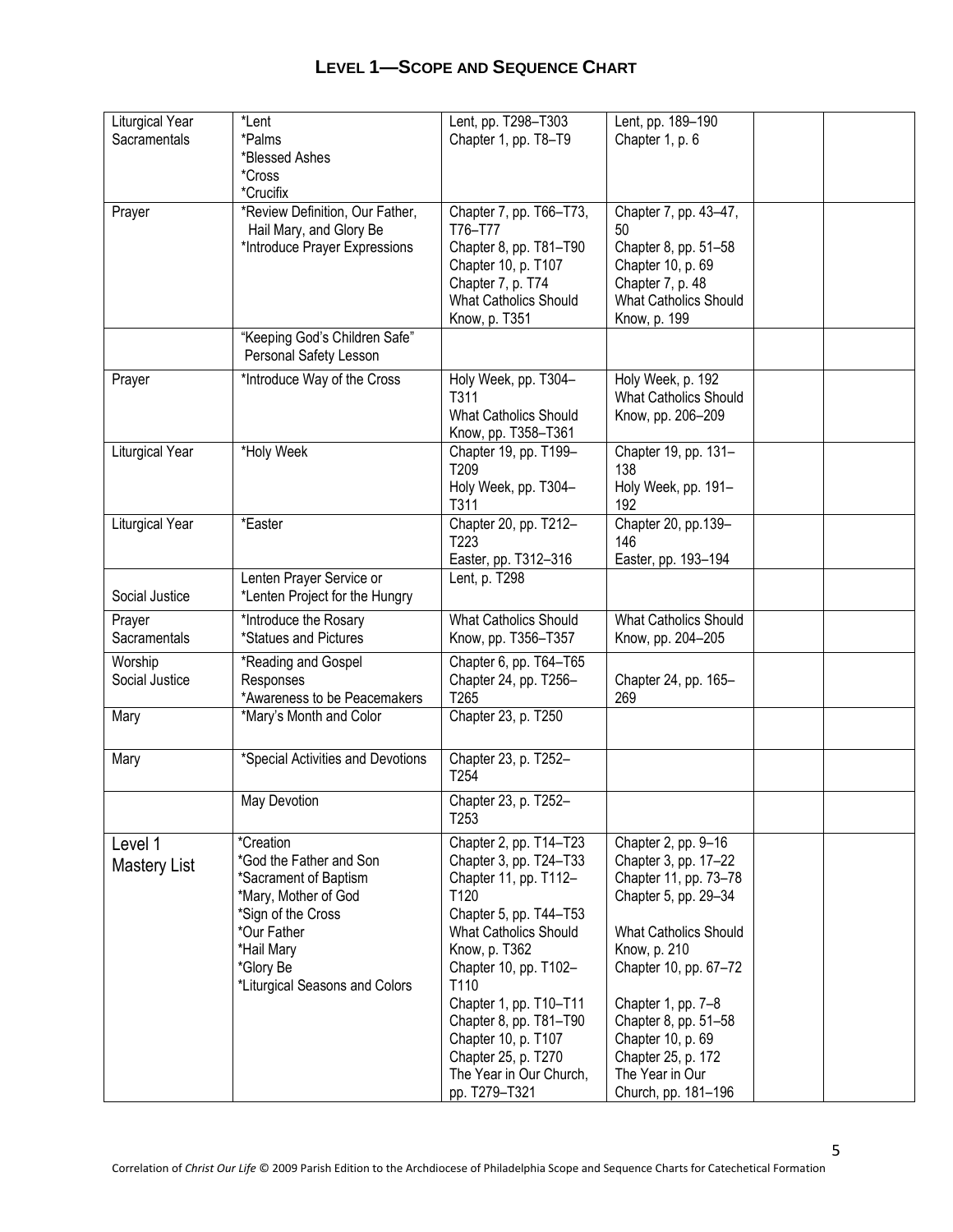| Core Curriculum     |                                                           | Catechist Manual           | <b>Student Text</b>          | Lesson Scheduled | Lesson Taught |
|---------------------|-----------------------------------------------------------|----------------------------|------------------------------|------------------|---------------|
|                     | Objectives                                                |                            |                              | For              | On            |
| Semester 1          |                                                           | Chapter/Page(s)            | Chapter/Page(s)              | (Date)           | (Date)        |
| The Blessed         | *Central Mystery                                          | Chapter 1, pp.             | Chapter 1, pp.               |                  |               |
| Trinity             | *Three Persons in One God                                 | $T2-T11$                   | $2 - 8$                      |                  |               |
|                     | *Sign of the Cross                                        | Chapter 2, p.              | Chapter 2, p. 13             |                  |               |
|                     |                                                           | T <sub>19</sub>            |                              |                  |               |
| Sacraments          | *Definition                                               | Chapter 3, pp.             | Chapter 3, pp.               |                  |               |
| Sacrament of        | *Baptism                                                  | T22-T25, T27-              | 15, 17-20                    |                  |               |
| Initiation          | -Effects/Indelible Mark                                   | T31                        | Chapter 4, pp.               |                  |               |
|                     | -Membership                                               | Chapter 4, pp.<br>T32-T37  | $21 - 23$                    |                  |               |
|                     | -Grace                                                    |                            | Chapter 8, pp.<br>48-49      |                  |               |
|                     |                                                           | Chapter 8, pp.<br>T76-T77  |                              |                  |               |
| Sacraments          | *Baptism: Rite and Symbols                                | Chapter 3, pp.             | Chapter 3, pp.               |                  |               |
| Sacramentals &      | *Holy Water                                               | T22-T25, T27-              | 15, 17-20                    |                  |               |
| <b>Holy Actions</b> | *Blessing                                                 | T31                        |                              |                  |               |
|                     | *Crucifix                                                 |                            |                              |                  |               |
|                     | *Blessed Medals                                           |                            |                              |                  |               |
| Sacrament of        | *Confirmation                                             | Chapter 3, p.              | Chapter 3, p. 16             |                  |               |
| Confirmation        | -Effects/Signs                                            | T <sub>26</sub>            |                              |                  |               |
|                     | -Ministers                                                |                            |                              |                  |               |
|                     | -Laying of Hands                                          |                            |                              |                  |               |
|                     | *Eucharist                                                | Chapter 15, pp.            | Chapter 15, pp.              |                  |               |
|                     | -Names/Scripture                                          | T138-T147                  | $85 - 88$                    |                  |               |
|                     | -Celebration/Mass                                         | Chapter 16, pp.            | Chapter 16, pp.              |                  |               |
|                     | -Real Presence                                            | T148-T157                  | 89-94                        |                  |               |
|                     |                                                           | Chapter 25, p.             | Chapter 25, p.               |                  |               |
|                     |                                                           | T240                       | 142                          |                  |               |
|                     |                                                           | Chapter 23, p.             | Chapter 23, p.               |                  |               |
|                     |                                                           | T218                       | 129                          |                  |               |
|                     |                                                           | Chapter 22, p.<br>T208     | Chapter 22, p.<br>122        |                  |               |
| Mary                | *October 7 (Teach the Rosary)                             | Chapter 24, pp.            | Chapter 24, pp.              |                  |               |
| Liturgical Year     | *Ordinary Time                                            | T226-T233                  | 135-138                      |                  |               |
|                     | *Sunday                                                   |                            |                              |                  |               |
|                     | *October 4                                                |                            |                              |                  |               |
| Liturgical Year     | *November 1                                               | Feast of All               | Feast of All                 |                  |               |
|                     | *Prayer Service for All Saints                            | Saints, pp.                | Saints, pp.                  |                  |               |
|                     |                                                           | T244-248                   | 147-148                      |                  |               |
| Sacraments of       | *Sacraments of Healing                                    | Chapter 9, pp.             | Chapter 9, pp.               |                  |               |
| Healing             | *Penance & Reconciliation<br>-Names and Scripture Stories | T80-T91<br>Chapter 10, pp. | $52 - 58$<br>Chapter 10, pp. |                  |               |
|                     | -Sin and Forgiveness                                      | T92-T101                   | 59-64                        |                  |               |
| Social Justice      | *Need to Forgive Others                                   | Chapter 12, pp.            | Chapter 12, pp.              |                  |               |
|                     |                                                           | T112-T119                  | 69-72                        |                  |               |
|                     |                                                           | Chapter 14, pp.            | Chapter 14, pp.              |                  |               |
|                     |                                                           | T128-T137                  | $77 - 82$                    |                  |               |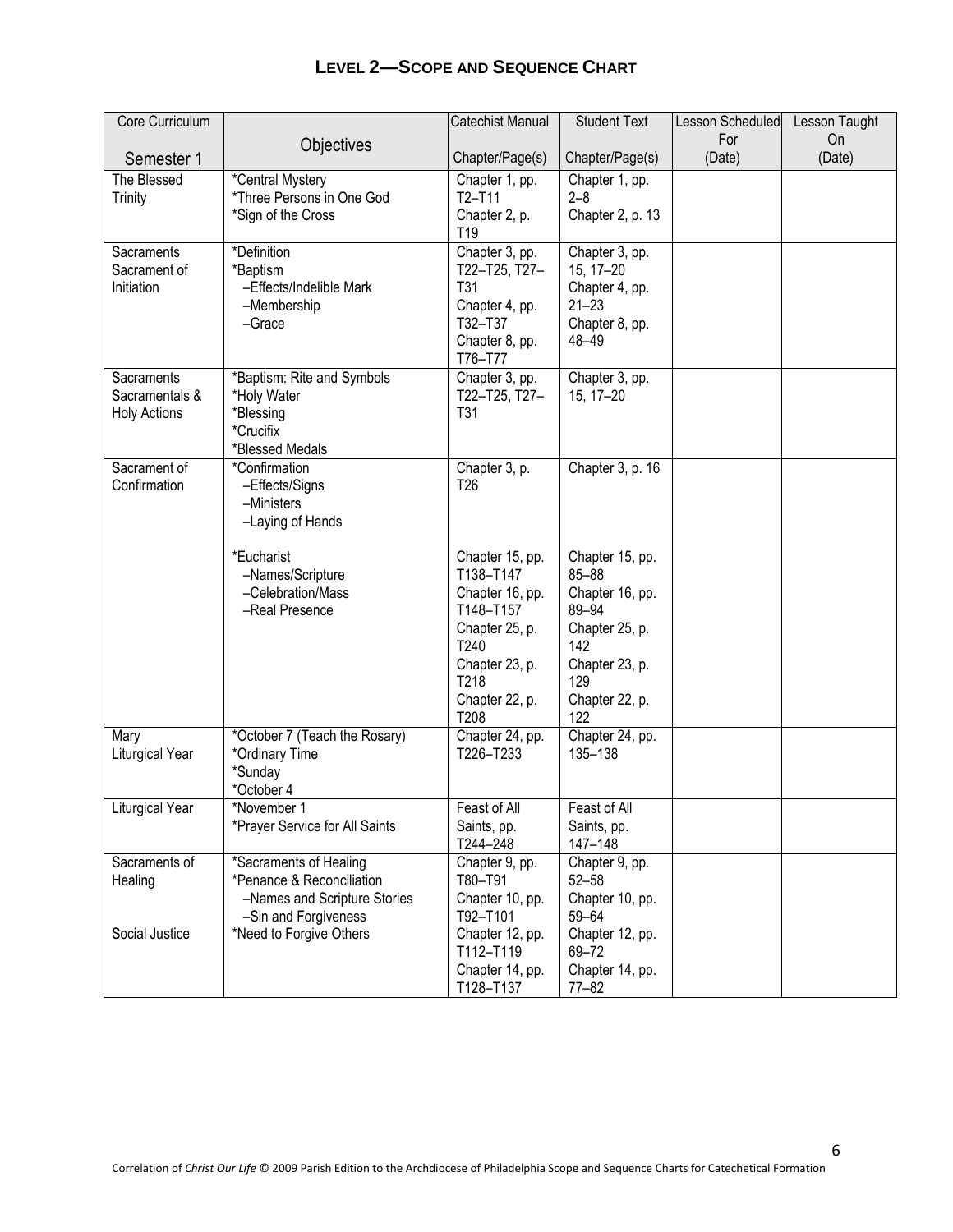| <b>LEVEL 2-SCOPE AND SEQUENCE CHART</b> |  |  |
|-----------------------------------------|--|--|
|-----------------------------------------|--|--|

| Sacrament of       | *Penance                          | Chapter 9, pp.               | Chapter 9, pp.               |                  |               |
|--------------------|-----------------------------------|------------------------------|------------------------------|------------------|---------------|
| Healing            | *Form for Penance                 | T80-T91                      | $52 - 58$                    |                  |               |
|                    |                                   | Chapter 10, pp.              | Chapter 10, pp.              |                  |               |
|                    |                                   | T92-T101                     | 59-64                        |                  |               |
|                    |                                   | Chapter 12, pp.              | Chapter 12, pp.              |                  |               |
|                    |                                   | T112-T119                    | 69-72                        |                  |               |
|                    |                                   | Chapter 13, pp.<br>T120-T127 | Chapter 14, pp.<br>$77 - 82$ |                  |               |
|                    |                                   | Chapter 14, pp.              |                              |                  |               |
|                    |                                   | T128-T137                    |                              |                  |               |
| Sacraments of      | *Introduce Anointing of the Sick  | <b>What Catholics</b>        |                              |                  |               |
| Healing            |                                   | Should Know,                 |                              |                  |               |
|                    |                                   | p. T178                      |                              |                  |               |
| Sacraments at the  | *Introduce Matrimony              |                              |                              |                  |               |
| Service of         | *Introduce Holy Orders            |                              |                              |                  |               |
| Communion          |                                   |                              |                              |                  |               |
| Mary               | *Titles                           | Chapter 24, pp.              | Chapter 24, pp.              |                  |               |
|                    | *December 8                       | T226-T233                    | 135-138                      |                  |               |
|                    | *January 1                        |                              |                              |                  |               |
| Liturgical Year    | *December 6                       |                              |                              |                  |               |
| Liturgical Year    | *January 5<br>*Advent & Christmas | Advent,                      | Advent,                      |                  |               |
| Social Justice     |                                   | Christmas,                   | Christmas,                   |                  |               |
|                    |                                   | pp. T249-T263                | pp. 149-152                  |                  |               |
|                    |                                   |                              |                              |                  |               |
|                    | *Mission Awareness and Project    | The Missions,                | The Missions,                |                  |               |
|                    |                                   | pp. T289-T293                | pp. 161-162                  |                  |               |
|                    | Advent Prayer Service and Project | Advent, pp.                  | Advent, pp.                  |                  |               |
|                    |                                   | T249-T263                    | 149-150                      |                  |               |
| Prayer             | *Definition                       | Chapter 9, p.                |                              |                  |               |
|                    | *Traditional                      | T80                          |                              |                  |               |
|                    | *Spontaneous                      |                              |                              |                  |               |
|                    |                                   | Chapter 5, pp.               |                              |                  |               |
|                    |                                   | T43-T45, T51                 |                              |                  |               |
|                    |                                   | <b>What Should</b>           | <b>What Should</b>           |                  |               |
|                    |                                   | Catholics Know,              | Catholics Know,              |                  |               |
|                    |                                   | pp. T303-T309                | pp. 165-171                  |                  |               |
|                    | First Reconciliation Tour of the  | Chapter 14, p.               |                              |                  |               |
|                    | Confessional or Similar Activity  | T <sub>131</sub>             |                              |                  |               |
| Core Curriculum    |                                   | Catechist Manual             | <b>Student Text</b>          | Lesson Scheduled | Lesson Taught |
|                    |                                   |                              |                              | For              | On            |
| Semester 2         | Objectives                        | Chapter/Page(s)              | Chapter/Page(s)              | (Date)           | (Date)        |
| <b>Holy Action</b> | *Genuflection                     | Chapter 17, pp.              | Chapter 17, pp.              |                  |               |
| The Mass           | *Introductory Rites               | T158-T167                    | 95-100                       |                  |               |
|                    | *Liturgy of the Word              | Chapter 18, pp.              | Chapter 18,                  |                  |               |
|                    |                                   | T168-T177                    | 101-106                      |                  |               |
| The Mass           | *Liturgy of the Eucharist         | Chapter 19, pp.              | Chapter 19, pp.              |                  |               |
|                    |                                   | T178-T185                    | 107-110                      |                  |               |
|                    |                                   | Chapter 20, pp.              | Chapter 20, pp.              |                  |               |
|                    |                                   | T186-T187,                   | 113-114                      |                  |               |
|                    |                                   | T189-T193                    |                              |                  |               |
|                    |                                   | Chapter 21, pp.<br>T194-T203 | Chapter 21, pp.<br>115-120   |                  |               |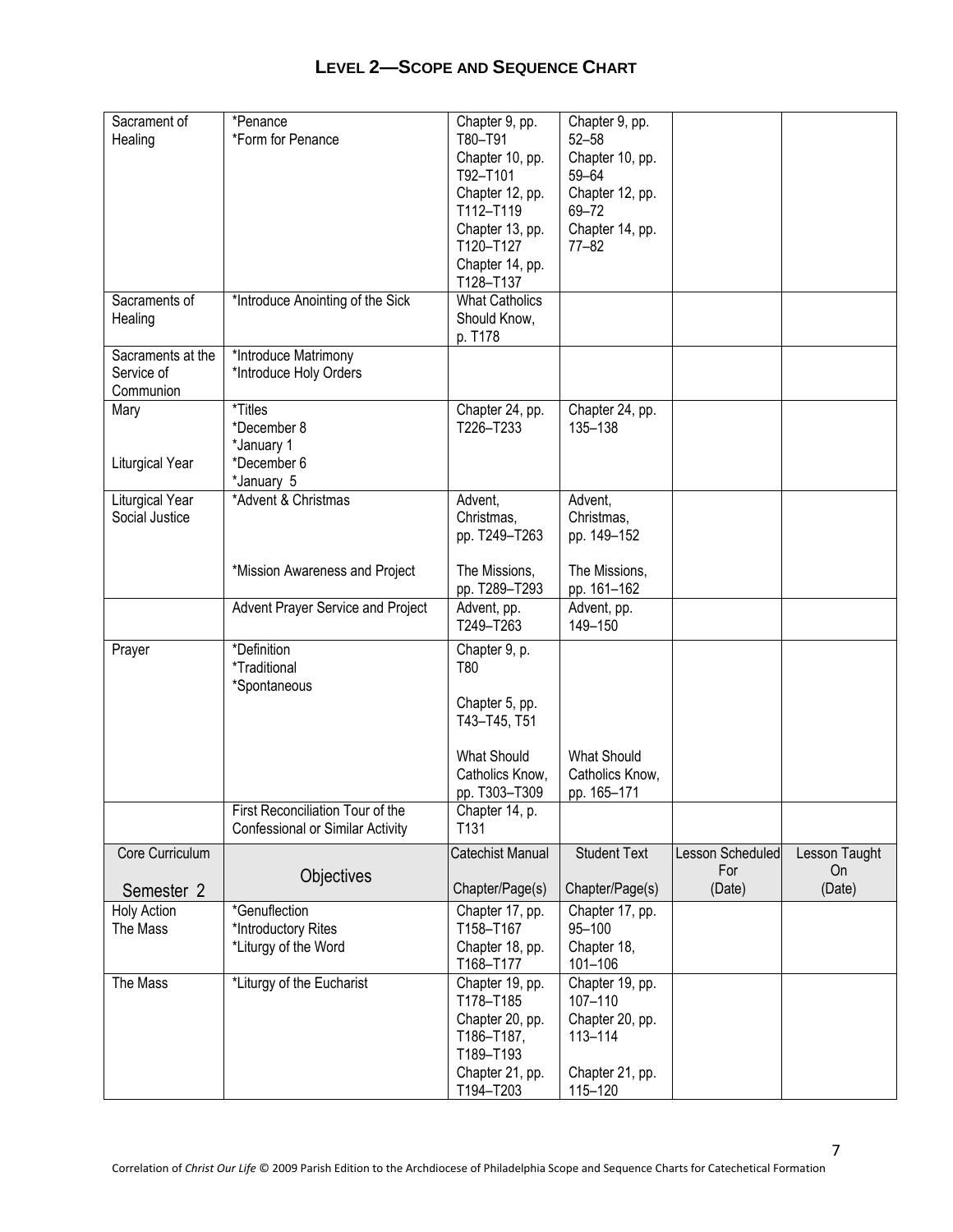| The Mass                        | *Liturgy of the Eucharist<br>*Concluding Rite                                                    | Chapter 19, pp.<br>T178-T185<br>Chapter 20, pp.<br>T186-T187.<br>T189-T193<br>Chapter 21, pp.<br>T194-T203 | Chapter 19, pp.<br>107-110<br>Chapter 20, pp.<br>113-114<br>Chapter 21, pp.<br>115-120  |  |
|---------------------------------|--------------------------------------------------------------------------------------------------|------------------------------------------------------------------------------------------------------------|-----------------------------------------------------------------------------------------|--|
|                                 |                                                                                                  | Chapter 22, pp.<br>T204-T212                                                                               | Chapter 22, pp.<br>121-126                                                              |  |
| Liturgical Year                 | *March 3<br>*March 19                                                                            | Saints and<br>Feast Days, p.<br>T329                                                                       |                                                                                         |  |
|                                 | 1 <sup>st</sup> Reconciliation Preparation                                                       | Chapter 9, pp.<br>T80-T91<br>Chapter 12, pp.<br>T112-T119<br>Chapter 14, pp.<br>T128-T137                  | Chapter 9, pp.<br>$52 - 58$<br>Chapter 12, pp.<br>69-72<br>Chapter 14, pp.<br>$77 - 82$ |  |
|                                 | "Keeping God's Children Safe"<br>Personal Safety Lesson                                          |                                                                                                            |                                                                                         |  |
| Liturgical Year<br>Sacramentals | *Lent<br>*Holy Week<br>*Blessed Ashes and Palms<br>*Blessed Candles<br>*Cross<br>*Crucifix       | Lent, Holy<br>Week, pp.<br>T264-T276                                                                       | Lent, Holy<br>Week, pp. 153-<br>156                                                     |  |
| The Mass                        | *Sunday Mass<br>*Role of the People<br>*Vestments and Sacred Vessels<br>*Objects Related to Mass | Chapter 5, pp.<br>T42-T51                                                                                  | Chapter 5, pp.<br>$29 - 34$                                                             |  |
| The Mass<br>Social Justice      | *Act of Praise and Thanksgiving<br>*Sacrifice<br>*Called To Be Peacemakers                       | Chapter 20, p.<br>T189-T190<br>Chapter 10, pp.<br>T92-T101<br>Chapter 22, pp.<br>T121-T123                 | Chapter 20, pp.<br>111-112<br>Chapter 10, pp.<br>$9 - 64$                               |  |
| Social Justice                  | Lenten Prayer Service or<br>*Lenten Project To Those Who Suffer   T270                           | Lent, pp. T269-                                                                                            |                                                                                         |  |
| Liturgical Year                 | *Easter<br>*Trinity Sunday<br>*Corpus Christi                                                    | Easter, pp.<br>T277-T281                                                                                   | Easter, pp. 157-<br>158                                                                 |  |
| Prayer                          | *Types of Prayer<br><i>*Traditional Prayer</i>                                                   | <b>What Catholics</b><br>Should Know,<br>pp. T303-T306                                                     | <b>What Catholics</b><br>Should Know,<br>pp. 165-168                                    |  |
| Prayer<br>Sacramentals          | *Spontaneous Prayer<br>*Blessed Medals<br>*Blessed Pictures<br>*Holy Water                       | Chapter 5, p.<br>T49<br>Chapter 3, p.<br>T <sub>27</sub>                                                   | Chapter 5, p. 32<br>Chapter 3, p. 17                                                    |  |
| Mary                            | *Titles of Mary<br>*Days of Honor<br>*May Devotion                                               | Chapter 24, pp.<br>T226-T233<br><b>What Catholics</b>                                                      | Chapter 24,<br>135-138<br><b>What Catholics</b>                                         |  |
| Sacramentals                    | *Rosary                                                                                          | Should Know,<br>pp. T307-T309                                                                              | Should Know,<br>pp. 169-171                                                             |  |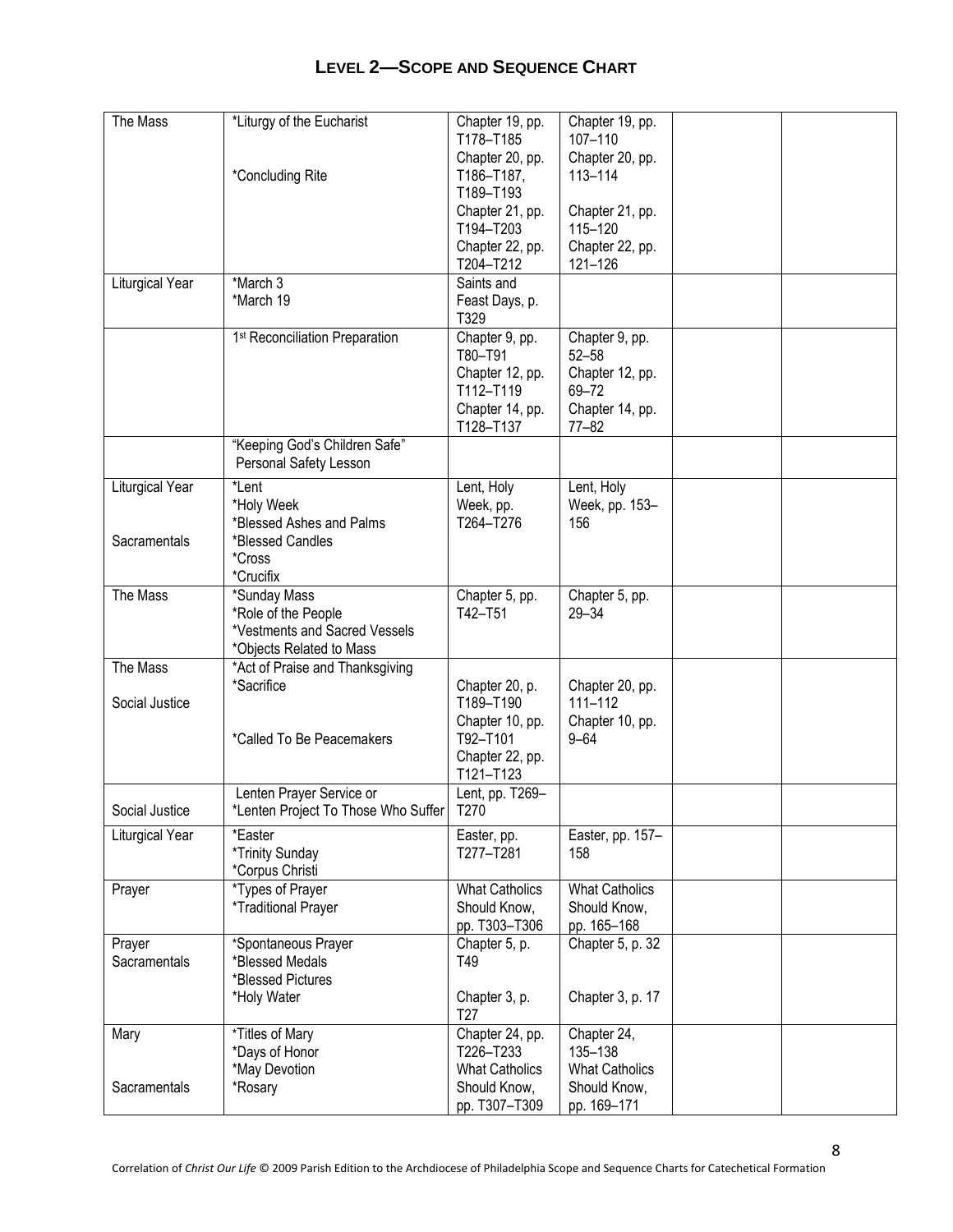| Level 2<br><b>Mastery List</b> | *The Trinity                 | Chapter 1, pp.<br>T2-T11<br>Chapter 2, p.<br>T <sub>19</sub>                                                             | Chapter 1, pp.<br>2–8<br>Chapter 2, p. 13                                                                           |  |
|--------------------------------|------------------------------|--------------------------------------------------------------------------------------------------------------------------|---------------------------------------------------------------------------------------------------------------------|--|
|                                | *God, the Holy Spirit        | Chapter 11, pp.<br>T102-T111                                                                                             | Chapter 11, pp.<br>65-68                                                                                            |  |
|                                | *Sacrament of Baptism        | Chapter 3, pp.<br>T22-25, T27-<br>T31<br>Chapter 4, pp.<br>T32-T37<br>Chapter 8, pp.<br>T76–T77                          | Chapter 3, pp.<br>15, 17-20<br>Chapter 4, pp.<br>$21 - 23$<br>Chapter 8, pp.<br>48-49                               |  |
|                                | *Sacrament of Reconciliation | Chapter 9, pp.<br>T80-T91<br>Chapter 10, pp.<br>T92-T101<br>Chapter 12, pp.<br>T112-T119<br>Chapter 14, pp.<br>T128-T137 | Chapter 9, pp.<br>$52 - 58$<br>Chapter 10, pp.<br>59-64<br>Chapter 12, pp.<br>69-72<br>Chapter 14, pp.<br>$77 - 82$ |  |
|                                | *Mary, Mother of God         | Chapter 24, pp.<br>T226-T233<br><b>What Catholics</b><br>Should Know,<br>pp. T307-T309                                   | Chapter 24,<br>135-138<br><b>What Catholics</b><br>Should Know,<br>pp. 169-171                                      |  |
|                                | *Liturgy of the Word         | Chapter 18, pp.<br>T168-T177                                                                                             | Chapter 18, pp.<br>101-106                                                                                          |  |
|                                | *Sunday                      | Chapter 5, pp.<br>T42-T51                                                                                                | Chapter 5, pp.<br>$29 - 34$                                                                                         |  |
|                                | *Rosary                      | <b>What Catholics</b><br>Should Know,<br>pp. T307-T309                                                                   | <b>What Catholics</b><br>Should Know,<br>pp. 169-171                                                                |  |
|                                | *Traditional Prayer          | <b>What Catholics</b><br>Should Know,<br>pp. T303-T306                                                                   | <b>What Catholics</b><br>Should Know,<br>pp. 165-168                                                                |  |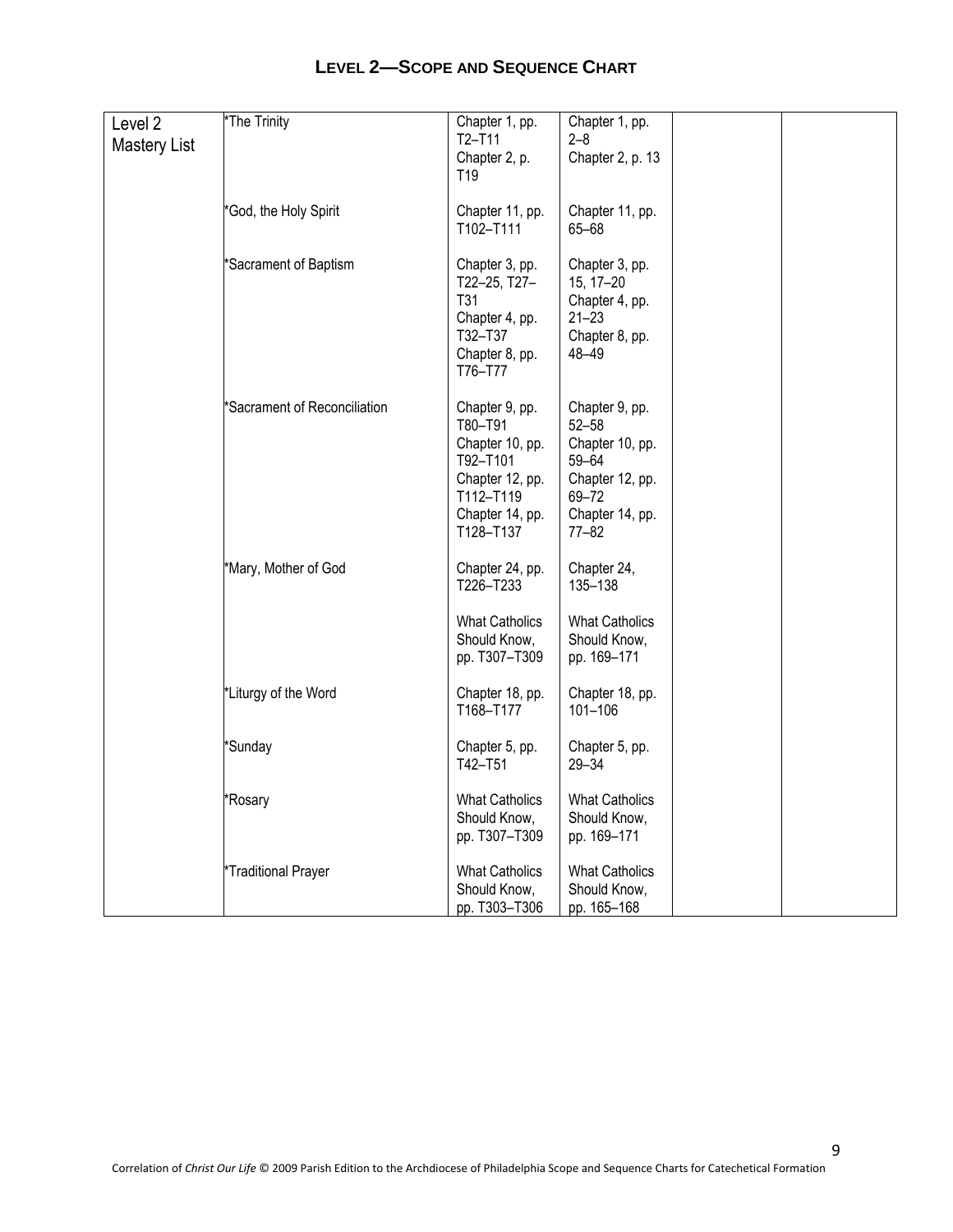| <b>LEVEL 3-SCOPE AND SEQUENCE CHART</b> |  |
|-----------------------------------------|--|
|-----------------------------------------|--|

| Core Curriculum             |                                          | Catechist Manual             | <b>Student Text</b>        | Lesson Scheduled | Lesson Taught |
|-----------------------------|------------------------------------------|------------------------------|----------------------------|------------------|---------------|
| Semester 1                  | Objectives                               | Chapter/Page(s)              | Chapter/Page(s)            | For<br>(Date)    | On<br>(Date)  |
| The Trinity                 | *Definition                              | Chapter 1,                   | Chapter 1,                 |                  |               |
|                             | *God the Father                          | pp. T2-T11                   | pp. 2-8                    |                  |               |
|                             |                                          | Chapter 2,                   | Chapter 2,                 |                  |               |
|                             |                                          | pp. T12-T22                  | pp. 9-14                   |                  |               |
| The Trinity                 | *God the Son                             | Chapter 3,                   | Chapter 3,                 |                  |               |
|                             | *God the Holy Spirit                     | pp. T22-T31                  | pp. 15-20                  |                  |               |
|                             |                                          | Chapter 6,                   | Chapter 6,                 |                  |               |
| Sacraments                  | *Definition of a Sacrament               | pp. T54-T67<br>Chapter 20,   | pp. 36-44<br>Chapter 20,   |                  |               |
|                             | *Sacraments of Initiation                | pp. T210-T219                | pp. 140-146                |                  |               |
|                             | *Baptism                                 |                              |                            |                  |               |
|                             | *Confirmation                            |                              |                            |                  |               |
| Sacraments                  | *Eucharist                               | Chapter 24,                  | Chapter 24,                |                  |               |
|                             | -Names                                   | pp. T250-T254                | pp. 165-166                |                  |               |
|                             | -Stories of the Last Supper              |                              |                            |                  |               |
| Sacraments                  | *Eucharist                               | Chapter 24,<br>pp. T255-T260 | Chapter 24,<br>pp. 167-170 |                  |               |
|                             | -Signs<br>-Minister                      |                              |                            |                  |               |
| Liturgical Year             | *October 2                               |                              |                            |                  |               |
|                             | *October 4                               |                              |                            |                  |               |
| Social Justice              | *Care of All Creation                    |                              |                            |                  |               |
|                             | Prayer Service for All Saints            | Feast of All                 | Feast of All               |                  |               |
|                             |                                          | Saints,                      | Saints,                    |                  |               |
|                             |                                          | pp. T274-T278                | pp. 183-184                |                  |               |
| Sacraments of<br>Initiation | *Eucharist<br>-Celebrating the Sacrament | Chapter 25,<br>pp. T261-T263 | Chapter 25,<br>p. 171      |                  |               |
|                             | *Eucharist                               |                              |                            |                  |               |
| Sacraments of<br>Initiation | -Real Presence of Jesus                  | Chapter 25,<br>pp. T264-T267 | Chapter 25,<br>pp. 172-175 |                  |               |
|                             | **Tabernacle                             |                              |                            |                  |               |
|                             | **Sanctuary Lamp                         |                              |                            |                  |               |
|                             | **Adoration                              |                              |                            |                  |               |
|                             | ** Benediction                           |                              |                            |                  |               |
| Sacraments of               | *Penance and Reconciliation              | Chapter 13,                  | Chapter 13,                |                  |               |
| Healing                     | *Anointing of the Sick                   | pp. T132-T141                | pp. 87-92                  |                  |               |
|                             |                                          | Chapter 23,<br>pp. T240-T249 | Chapter 23,<br>pp. 159-164 |                  |               |
| Sacraments at the           | *Sacrament of Marriage                   | <b>What Catholics</b>        | <b>What Catholics</b>      |                  |               |
| Service of                  | *Sacrament of Holy Orders                | Should Know,                 | Should Know,               |                  |               |
| Communion                   |                                          | p. T348                      | p. 208                     |                  |               |
| Mary                        | *Titles                                  | Chapter 4,                   | Chapter $\overline{4,}$    |                  |               |
|                             | *December 8                              | pp. T32-T41                  | pp. 21-26                  |                  |               |
|                             | *December 12                             |                              |                            |                  |               |
| Liturgical Year             | *Sunday<br>*Ordinary Time                | Chapter 10,<br>pp. T102-T111 | Chapter 10,<br>pp. 68-74   |                  |               |
|                             | *Advent                                  | Chapter 11,                  | Chapter 11,                |                  |               |
|                             | *December 9                              | pp. T112-T121                | pp. 75-80                  |                  |               |
|                             | *January 6                               | The Year in Our              | The Year in Our            |                  |               |
|                             | *Holy Family                             | Church, Advent,              | Church, Advent,            |                  |               |
|                             | *Epiphany                                | Christmas,                   | Christmas,                 |                  |               |
|                             |                                          | pp. T273, T279-              | pp. 182, 185-              |                  |               |
|                             |                                          | T284, T285-<br>T288          | 186, 187-188               |                  |               |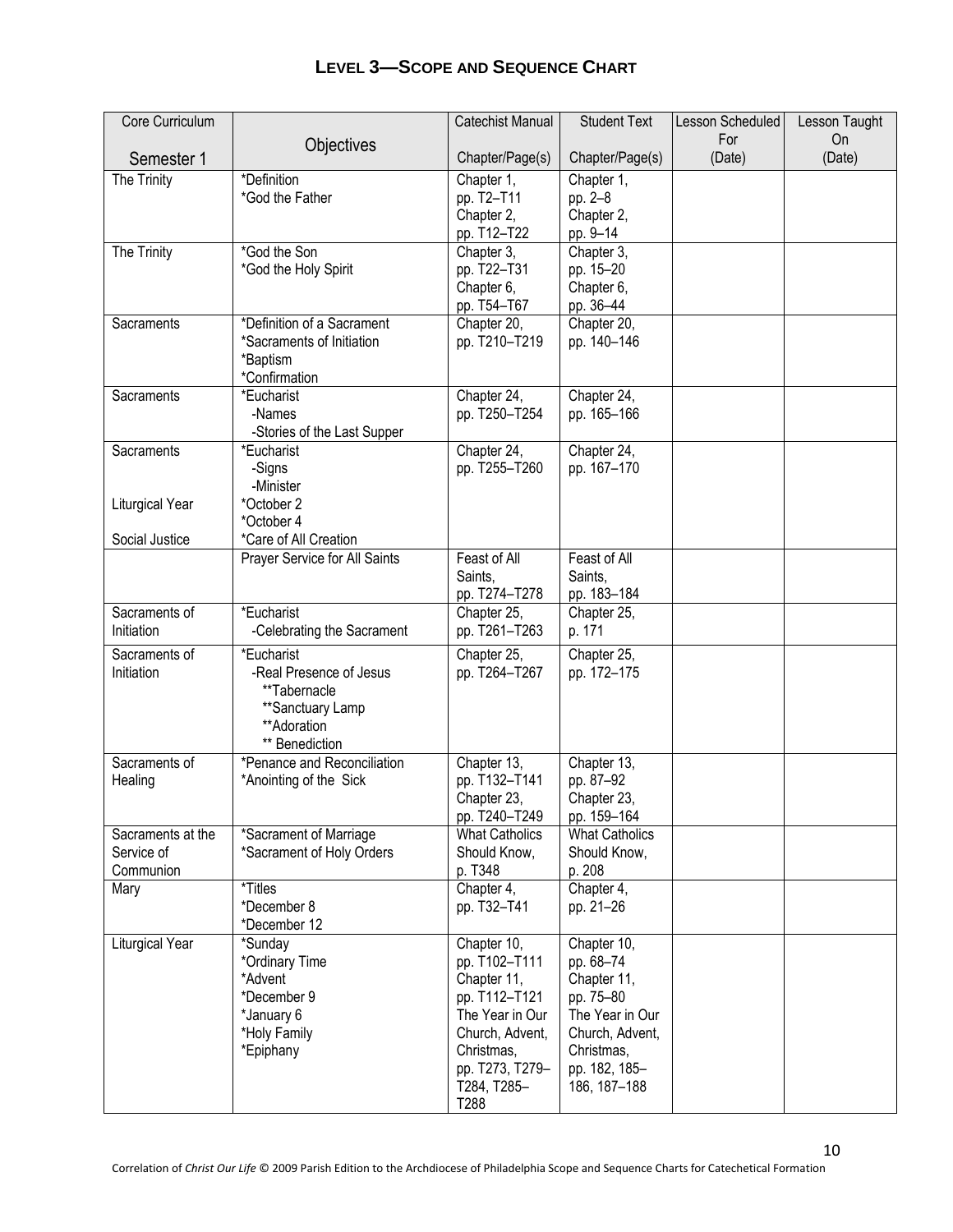|                             | <b>Advent Prayer Service</b>                                                                                                                                       | Advent.<br>p. T284                                                                                                     | Advent,<br>pp. 185-186                                                                             |                         |                     |
|-----------------------------|--------------------------------------------------------------------------------------------------------------------------------------------------------------------|------------------------------------------------------------------------------------------------------------------------|----------------------------------------------------------------------------------------------------|-------------------------|---------------------|
| Prayer                      | *Traditional<br>-Prayers of the Mass<br>-Act of Contrition<br>-Apostles' Creed                                                                                     | Chapter 22,<br>pp. T230-T239<br><b>What Catholics</b><br>Should Know,<br>pp. T348-T349,<br>T359-T360                   | Chapter 22,<br>pp. 153-158<br><b>What Catholics</b><br>Should Know,<br>pp. 208-209<br>Inside cover |                         |                     |
| Prayer                      | *Spontaneous<br>*Petition<br>*Praise<br>*Thanksgiving<br>*Forgiveness                                                                                              | Chapter 9,<br>pp. T90-T100<br><b>What Catholics</b><br>Should Know,<br>pp. T339-T340<br>Thanksgiving,<br>pp. T318-T321 | Chapter 9,<br>pp. 59-65<br><b>What Catholics</b><br>Should Know,<br>pp. 199-200                    |                         |                     |
| Core Curriculum             |                                                                                                                                                                    | Catechist Manual                                                                                                       | <b>Student Text</b>                                                                                | Lesson Scheduled<br>For | Lesson Taught<br>On |
| Semester 2                  | Objectives                                                                                                                                                         | Chapter/Page(s)                                                                                                        | Chapter/Page(s)                                                                                    | (Date)                  | (Date)              |
| Christian<br>Community      | *Birth and Growth of the Church                                                                                                                                    | Chapter 5,<br>pp. T42-T52                                                                                              | Chapter 5,<br>pp. 27-34                                                                            |                         |                     |
| Christian<br>Community      | *Composition of the Church Today<br>*Membership in the Catholic Church                                                                                             | Chapter 12,<br>pp. T122-T131                                                                                           | Chapter 12,<br>pp. 81-86                                                                           |                         |                     |
| Liturgical Year<br>Mary     | *February 2<br>*February 11                                                                                                                                        |                                                                                                                        |                                                                                                    |                         |                     |
|                             | Celebration of the Sacrament of<br>Penance or Prayer Service                                                                                                       | Lent,<br>pp. T293-T294<br><b>What Catholics</b><br>Should Know,<br>pp. T352-T354                                       | <b>What Catholics</b><br>Should Know,<br>pp. 212-214                                               |                         |                     |
| Liturgical Year<br>Prayer   | *Lent<br>*Jesus Prayer<br>*Stations of the Cross                                                                                                                   | Lent,<br>pp. T289-T294<br><b>What Catholics</b><br>Should Know,<br>p. T346                                             | Lent,<br>pp. 189-190<br><b>What Catholics</b><br>Should Know,<br>p. 206                            |                         |                     |
| God's Law<br>Sacramentals   | *Introduce Ten Commandments<br>*Review the Great Commandment<br>*Definition<br>*Blessed Ashes and Palms<br>"Keeping God's Children Safe"<br>Personal Safety Lesson | Chapter 7,<br>pp. T68-T77<br>Chapter 8,<br>pp. T78-T89                                                                 | Chapter 7,<br>pp. 45-50<br>Chapter 8,<br>pp. 51-58                                                 |                         |                     |
| Social Justice              | *Lenten Project: Option for the<br>Poor and Vulnerable                                                                                                             | <b>What Catholics</b><br>Should Know,<br>pp. T357-T358                                                                 | <b>What Catholics</b><br>Should Know,<br>pp. 217-218                                               |                         |                     |
| Liturgical Year             | *Holy Week                                                                                                                                                         | Chapter 15,<br>pp. T154-T163                                                                                           | Chapter 15,<br>pp. 102-108                                                                         |                         |                     |
| Sacraments of<br>Initiation | *Review Stories of the Last Supper                                                                                                                                 | Holy Week,<br>pp. T297-T298                                                                                            | Holy Week,<br>pp. 191-192                                                                          |                         |                     |
| Liturgical Year             | *Easter<br>*Easter Season                                                                                                                                          | Chapter 16,<br>pp. T164-T175                                                                                           | Chapter 16,<br>pp. 109-116                                                                         |                         |                     |
|                             | Lenten Devotion or Celebration of<br>the Sacrament of Penance                                                                                                      | Lent,<br>pp. T293-T294                                                                                                 |                                                                                                    |                         |                     |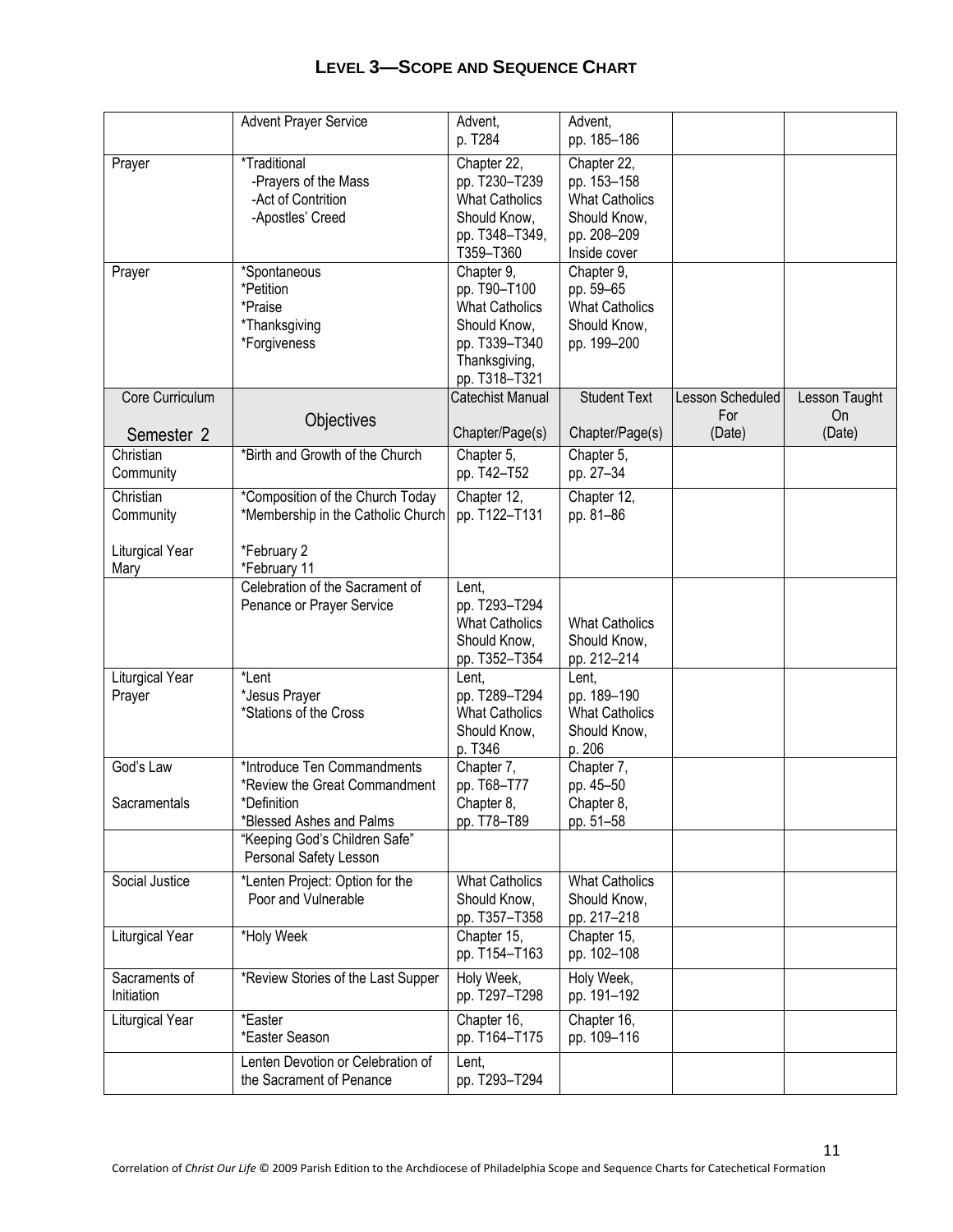| LEVEL 3-SCOPE AND SEQUENCE CHART |  |  |
|----------------------------------|--|--|
|----------------------------------|--|--|

| Liturgical Year         | *Pentecost<br>*May 1<br>*June 29                                                                                                                                                        | Chapter 18,<br>pp. T186-T195<br>Chapter 21,<br>pp. T220-T229<br>Pentecost, pp.<br>T305-T309 | Chapter 18,<br>pp. 123-128<br>Chapter 21,<br>pp 147-152<br>Pentecost,<br>pp. 195-196 |  |
|-------------------------|-----------------------------------------------------------------------------------------------------------------------------------------------------------------------------------------|---------------------------------------------------------------------------------------------|--------------------------------------------------------------------------------------|--|
| Mary                    | *Titles<br>*March 25<br>*Immaculate Heart of Mary<br>*August 15                                                                                                                         | Chapter 19,<br>pp. T196-T208                                                                | Chapter 19,<br>pp. 129-138                                                           |  |
| Prayer                  | *Traditional<br>-the Rosary                                                                                                                                                             | <b>What Catholics</b><br>Should Know,<br>pp. T343-T345                                      | <b>What Catholics</b><br>Should Know,<br>pp. 203-205                                 |  |
|                         | May Devotion                                                                                                                                                                            | Chapter 19,<br>pp. T207-T208                                                                | Chapter 19,<br>pp. 137-138                                                           |  |
| Level 3<br>Mastery List | *The Trinity<br>*Mass<br>*Definition of Sacrament<br>*Sacraments of Initiation<br>*Definition of Baptism<br>*Definition of Confirmation<br>*Definition of Eucharist<br>*Apostles' Creed | Chapter 14,<br>pp. T142-T152<br>Chapter 25,<br>pp. T268-T272                                | Chapter 14,<br>pp. 93-100<br>Chapter 25,<br>pp. 176-178                              |  |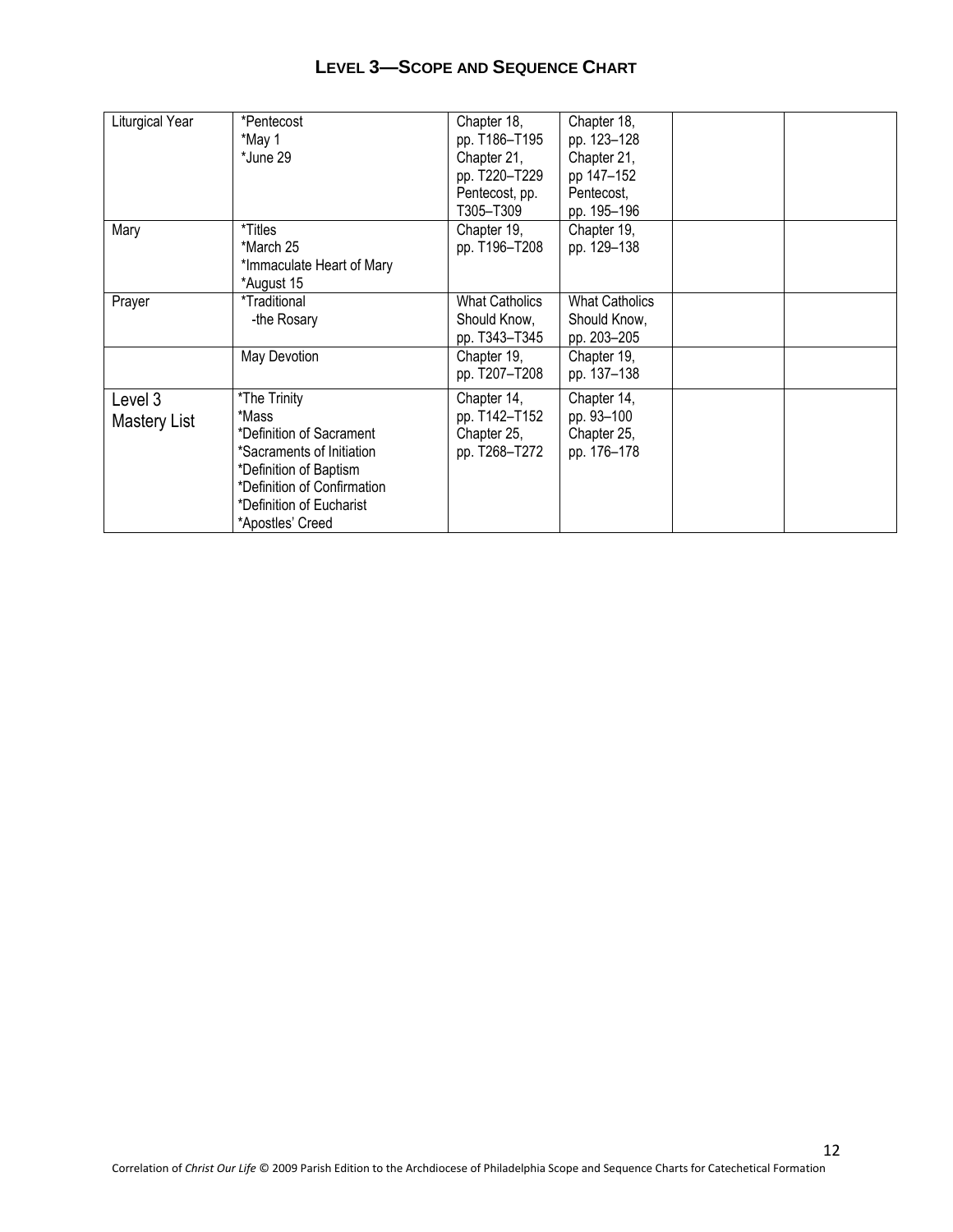| Core Curriculum |                               | Catechist Manual                       | <b>Student Text</b>                  | Lesson Scheduled | Lesson Taught |
|-----------------|-------------------------------|----------------------------------------|--------------------------------------|------------------|---------------|
|                 | Objectives                    |                                        |                                      | For              | On            |
| Semester 1      |                               | Chapter/Page(s)                        | Chapter/Page(s)                      | (Date)           | (Date)        |
| God The Father  | *Revelation to People         | Chapters 2-4,                          | Chapters 2-4,                        |                  |               |
|                 | *Revelation of Covenant       | pp.T12-T40                             | pp. 9-26                             |                  |               |
| Commandments    | *Words of God                 | Saints and Feast                       |                                      |                  |               |
|                 | *Path of Life                 | Days,                                  |                                      |                  |               |
| Mary            | *September 8                  | pp. T337-T338                          |                                      |                  |               |
| Commandments    | *1 <sup>st</sup> Commandment  | Chapter 8,                             | Chapter 8,                           |                  |               |
|                 | *2 <sup>nd</sup> Commandment  | pp. T72-T81                            | pp. 47-52                            |                  |               |
|                 |                               | Chapter 10-11,                         | Chapter 10-11,                       |                  |               |
|                 |                               | pp. T94-T113                           | pp. 63-74                            |                  |               |
|                 |                               | <b>What Catholics</b>                  | <b>What Catholics</b>                |                  |               |
|                 |                               | Should Know,                           | Should Know,                         |                  |               |
|                 |                               | p. T327                                | p. 197                               |                  |               |
| Commandment     | *3rd Commandment              | Chapter 12,                            | Chapter 12,                          |                  |               |
| Liturgical Year | *Sunday                       | pp. T114-T123                          | pp. 75-80                            |                  |               |
|                 |                               | <b>What Catholics</b>                  | <b>What Catholics</b>                |                  |               |
|                 |                               | Should Know,                           | Should Know,                         |                  |               |
|                 |                               | p. T327                                | p. 197                               |                  |               |
| Commandment     | *4th Commandment              | Chapter 14,                            | Chapter 14,                          |                  |               |
| Liturgical Year | *October 1                    | pp. T136-T147                          | pp. 89-96                            |                  |               |
|                 | *November 1                   | Feast of All                           | Feast of All                         |                  |               |
|                 |                               | Saints,                                | Saints,                              |                  |               |
|                 |                               | pp. T262-T266                          | pp.1 69-170                          |                  |               |
|                 |                               | The Guardian                           |                                      |                  |               |
|                 |                               | Angels,                                |                                      |                  |               |
|                 |                               | pp. T301-T304                          |                                      |                  |               |
|                 |                               | <b>What Catholics</b>                  | <b>What Catholics</b>                |                  |               |
|                 |                               | Should Know,                           | Should Know,                         |                  |               |
|                 |                               | p. T327                                | p. 197                               |                  |               |
| Commandments    | *5 <sup>th</sup> Commandment  | Chapter 15,                            | Chapter 15,                          |                  |               |
|                 |                               | pp. T148-T157<br><b>What Catholics</b> | pp.97-102                            |                  |               |
|                 |                               | Should Know,                           | <b>What Catholics</b>                |                  |               |
|                 |                               | p. T327                                | Should Know,<br>p.197                |                  |               |
|                 | Prayer Service for All Saints | Feast of All                           | Feast of All                         |                  |               |
|                 |                               | Saints,                                | Saints,                              |                  |               |
|                 |                               | pp. T262-T266                          | pp.169-170                           |                  |               |
| Commandments    | *6 <sup>th</sup> Commandment  | 6 <sup>th</sup> and 9 <sup>th</sup>    | 6 <sup>th</sup> and 9 <sup>th</sup>  |                  |               |
|                 |                               | Commandments:                          | Commandments:                        |                  |               |
|                 |                               | Chapter 16,                            | Chapter 16,                          |                  |               |
|                 |                               | pp. T158-T167                          | pp. 103-108                          |                  |               |
|                 |                               | <b>What Catholics</b>                  | <b>What Catholics</b>                |                  |               |
|                 |                               | Should Know,                           | Should Know,                         |                  |               |
|                 |                               | p. T327                                | p. 197                               |                  |               |
| Commandments    | *7 <sup>th</sup> Commandment  | 7 <sup>th</sup> and 10 <sup>th</sup>   | 7 <sup>th</sup> and 10 <sup>th</sup> |                  |               |
|                 |                               | Commandments:                          | Commandments:                        |                  |               |
|                 |                               | Chapter 17,                            | Chapter 17,                          |                  |               |
|                 |                               | pp. T168-T177                          | pp. 103-108                          |                  |               |
|                 |                               | <b>What Catholics</b>                  | <b>What Catholics</b>                |                  |               |
|                 |                               | Should Know,                           | Should Know,                         |                  |               |
|                 |                               | p. T327                                | p. 197                               |                  |               |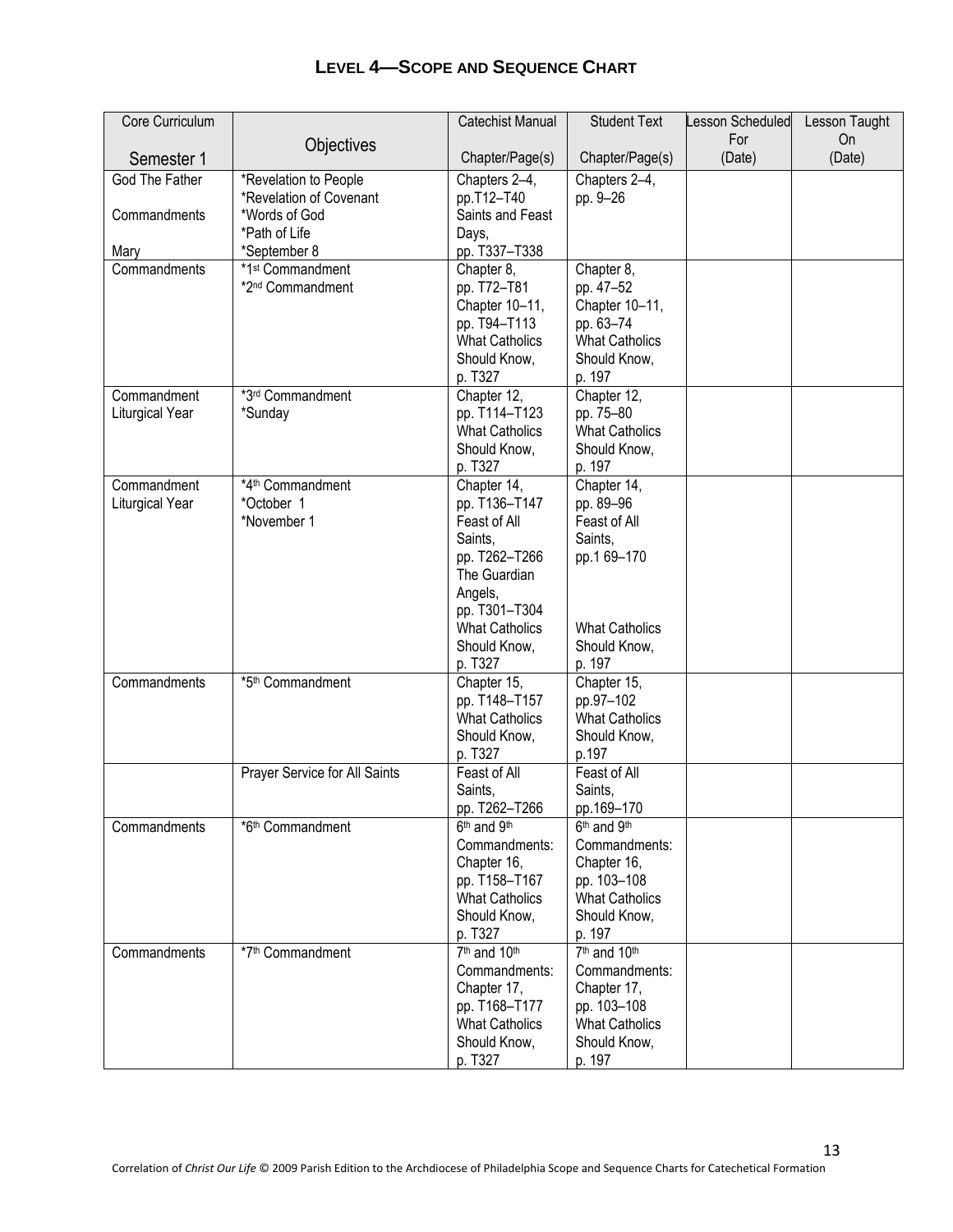| Commandments          | *8 <sup>th</sup> Commandment    | Chapter 19,                          | Chapter 19,                          |                 |               |
|-----------------------|---------------------------------|--------------------------------------|--------------------------------------|-----------------|---------------|
|                       |                                 | pp. T188-T197                        | pp. T121-126                         |                 |               |
|                       |                                 | <b>What Catholics</b>                | <b>What Catholics</b>                |                 |               |
|                       |                                 | Should Know,                         | Should Know,                         |                 |               |
|                       |                                 | p. T327                              | p. 197                               |                 |               |
| Commandments          | *9th Commandment                | 6 <sup>th</sup> and 9 <sup>th</sup>  | 6 <sup>th</sup> and 9 <sup>th</sup>  |                 |               |
|                       | *10 <sup>th</sup> Commandment   | Commandments:                        | Commandments:                        |                 |               |
| Liturgical Year       | *Ordinary Time                  | Chapter 16,                          | Chapter 16                           |                 |               |
|                       |                                 | pp. T158-T167                        | pp. 103-108                          |                 |               |
|                       |                                 |                                      |                                      |                 |               |
|                       |                                 | 7 <sup>th</sup> and 10 <sup>th</sup> | 7 <sup>th</sup> and 10 <sup>th</sup> |                 |               |
|                       |                                 | Commandments:                        | Commandments:                        |                 |               |
|                       |                                 | Chapter 17                           | Chapter 17,                          |                 |               |
|                       |                                 | pp. T168-T177                        | pp. 103-108                          |                 |               |
|                       |                                 |                                      |                                      |                 |               |
|                       |                                 | <b>What Catholics</b>                | <b>What Catholics</b>                |                 |               |
|                       |                                 | Should Know,                         | Should Know,                         |                 |               |
|                       |                                 | p. T327                              | p. 197                               |                 |               |
| Grace                 | *Definition of Grace            | Chapter 6,                           | Chapter 6,                           |                 |               |
| Sin                   | *Original Sin                   | pp. T52-61                           | pp. 35-40                            |                 |               |
|                       | *Personal Sin                   |                                      |                                      |                 |               |
| Conscience            | *Definition of Conscience       | Chapter 6,                           | Chapter 6,                           |                 |               |
|                       | *Formation of Conscience        | pp. T52-T61                          | pp. 35-40                            |                 |               |
|                       | *Examination of Conscience      | <b>What Catholics</b>                | <b>What Catholics</b>                |                 |               |
| Mary                  | *December 8                     | Should Know,                         | Should Know,                         |                 |               |
|                       | *December 12                    | pp. T328-T329                        | pp. 198-199                          |                 |               |
| Liturgical Year       | *Advent                         | Advent,                              | Advent,                              |                 |               |
|                       | *Christmas                      | pp. T267-T272                        | pp. 171-172                          |                 |               |
|                       |                                 | Christmas,                           | Christmas,                           |                 |               |
|                       |                                 | pp. T273-T277                        | pp. 173-174                          |                 |               |
|                       | <b>Advent Prayer Service</b>    | Advent,                              | Advent,                              |                 |               |
|                       |                                 | pp. T267-T272                        | pp. 171-172                          |                 |               |
| Prayer                | *Review Rosary                  | <b>What Catholics</b>                | <b>What Catholics</b>                |                 |               |
|                       | -Hail Holy Queen                | Should Know,                         | Should Know,                         |                 |               |
|                       | -Hail Mary                      | pp.T315-T321                         | pp. 185-191                          |                 |               |
|                       | -Our Father                     | Chapter 5,                           | Chapter 5,                           |                 |               |
|                       | -Glory Be                       | pp.T48-T49                           | pp. 31-32                            |                 |               |
|                       | *Teach Angelus                  |                                      |                                      |                 |               |
| Mary                  | *Example of Faith and Holiness  | Chapter 9,                           | Chapter 9,                           |                 |               |
|                       | *Days that Honor Mary           | pp. T82-T89                          | pp. 53-57                            |                 |               |
|                       | -September 8                    |                                      |                                      |                 |               |
|                       | -December 8                     | Saints and Feast                     |                                      |                 |               |
|                       | -January 1                      | Days,                                |                                      |                 |               |
|                       | -March 25                       | pp. T337-T339                        |                                      |                 |               |
|                       | -August 15                      |                                      |                                      |                 |               |
|                       | *Title of Immaculate Conception |                                      |                                      |                 |               |
| Core Curriculum       |                                 | <b>Catechist Manual</b>              | <b>Student Text</b>                  | esson Scheduled | Lesson Taught |
|                       |                                 |                                      |                                      | For             | <b>On</b>     |
| Semester <sub>2</sub> | Objectives                      | Chapter/Page(s)                      | Chapter/Page(s)                      | (Date)          | (Date)        |
|                       |                                 |                                      |                                      |                 |               |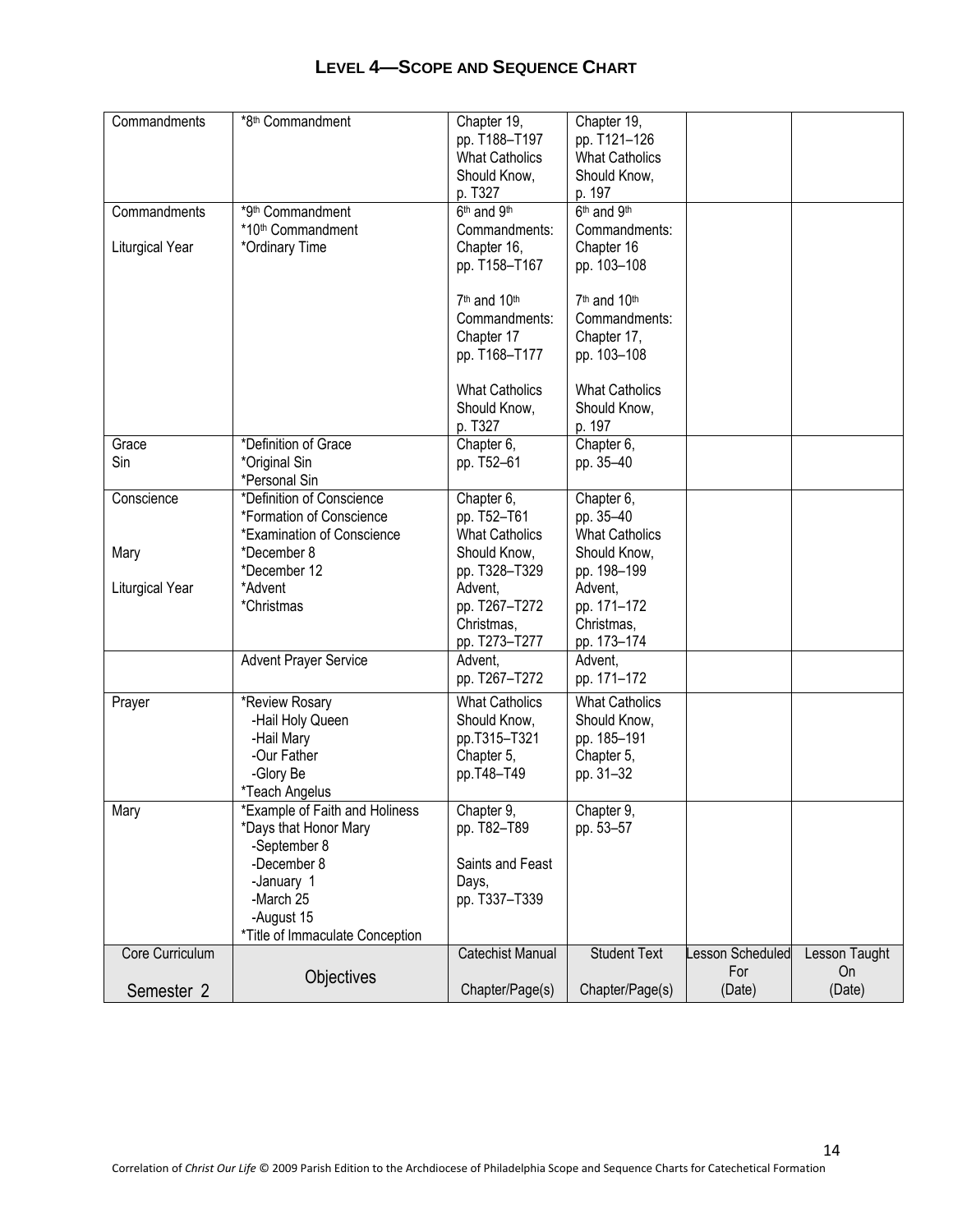| Jesus Christ      | *Reveals New Covenant           | Chapter 1,                             | Chapter 1,            |  |
|-------------------|---------------------------------|----------------------------------------|-----------------------|--|
|                   | *Fulfills God's Promises        | pp. T1-T11                             | pp. 1-8               |  |
| <b>Beatitudes</b> | *Heart of Jesus Teaching        | Chapter 5,                             | Chapter 5,            |  |
|                   | *Blessed Are the Poor in Spirit | pp. T42-T51                            | pp. 27-34             |  |
|                   |                                 | Chapter 21,                            | Chapter 21,           |  |
|                   |                                 | pp. T208-T219                          | pp. 133-140           |  |
|                   |                                 | <b>What Catholics</b>                  | <b>What Catholics</b> |  |
|                   |                                 | Should Know,                           | Should Know,          |  |
|                   |                                 | p. T328                                | pp. 198               |  |
| <b>Beatitudes</b> | *Blessed Are Those who Mourn    | Chapter 22,                            | Chapter 22,           |  |
|                   | *Blessed Are the Meek           |                                        | p. 141                |  |
|                   |                                 | pp. T220-T229<br><b>What Catholics</b> | <b>What Catholics</b> |  |
|                   |                                 |                                        |                       |  |
|                   |                                 | Should Know,                           | Should Know,          |  |
|                   |                                 | p. T328                                | p. 198                |  |
| <b>Beatitudes</b> | *Blessed Are Those who Hunger   | Chapter $23$ ,                         | Chapter $23$ ,        |  |
|                   | and Thirst for Righteousness    | pp. T236-T239                          | pp. 150-152           |  |
|                   | *Blessed Are the Merciful       | Chapter 24,                            | Chapter 24,           |  |
| Liturgical Year   | *February 2                     | pp. T240-T244                          | pp. 153-154           |  |
|                   |                                 | <b>What Catholics</b>                  | <b>What Catholics</b> |  |
|                   |                                 | Should Know,                           | Should Know,          |  |
|                   |                                 | p. T328                                | p. 198                |  |
|                   |                                 | Saints and Feast                       |                       |  |
|                   |                                 | Days,                                  |                       |  |
|                   |                                 | p. T347                                |                       |  |
| <b>Beatitudes</b> | *Blessed Are the Pure of Heart  |                                        | Chapter 23,           |  |
|                   |                                 | Chapter 23,                            |                       |  |
| Liturgical Year   | *Lent                           | pp. T230-T235                          | pp. 147-149           |  |
|                   | *March 3                        | <b>What Catholics</b>                  | <b>What Catholics</b> |  |
|                   | *March 19                       | Should Know,                           | Should Know,          |  |
|                   |                                 | p. T328                                | p. 198                |  |
|                   | "Keeping God's Children Safe"   |                                        |                       |  |
|                   | Personal Safety Lesson          |                                        |                       |  |
| <b>Beatitudes</b> | *Blessed Are the Peacemakers    | Chapter 24,                            | Chapter 24,           |  |
|                   | *Blessed Are those Persecuted   | pp. T245-T249                          | pp. 155-158           |  |
|                   |                                 | Chapter 25,                            | Chapter 25,           |  |
|                   |                                 | pp. T250-T260                          | pp. 159-166           |  |
|                   |                                 | <b>What Catholics</b>                  | <b>What Catholics</b> |  |
|                   |                                 | Should Know,                           | Should Know,          |  |
|                   |                                 | p. T328                                | p. 198                |  |
| Corporal Works of | *Feed the Hungry.               | Chapter 24,                            | Chapter 24,           |  |
| Mercy             | *Give Drink to the Thirsty.     | pp. T240-T249                          | pp. 153-158           |  |
|                   | *Welcome the Stranger.          | <b>What Catholics</b>                  | <b>What Catholics</b> |  |
|                   | *Clothe the Naked.              |                                        |                       |  |
|                   |                                 | Should Know,                           | Should Know,          |  |
|                   |                                 | p. T331                                | p. 201                |  |
| Corporal Works of | *Visit the Sick.                | Chapter 24,                            | Chapter 24,           |  |
| Mercy             | *Visit the Imprisoned.          | pp. T240-T249                          | pp. 153-158           |  |
|                   | *Bury the Dead.                 | <b>What Catholics</b>                  | <b>What Catholics</b> |  |
|                   |                                 | Should Know,                           | Should Know,          |  |
|                   |                                 | p. T331                                | p. 201                |  |
| Social Justice    | *Lenten Project for the Poor or | Special Seasons                        |                       |  |
|                   | Celebration of the Sacrament of | & Lessons,                             |                       |  |
|                   | Penance                         | pp. T305-T308                          |                       |  |
|                   |                                 | Reconciliation                         |                       |  |
|                   |                                 | Service                                |                       |  |
|                   |                                 |                                        |                       |  |

15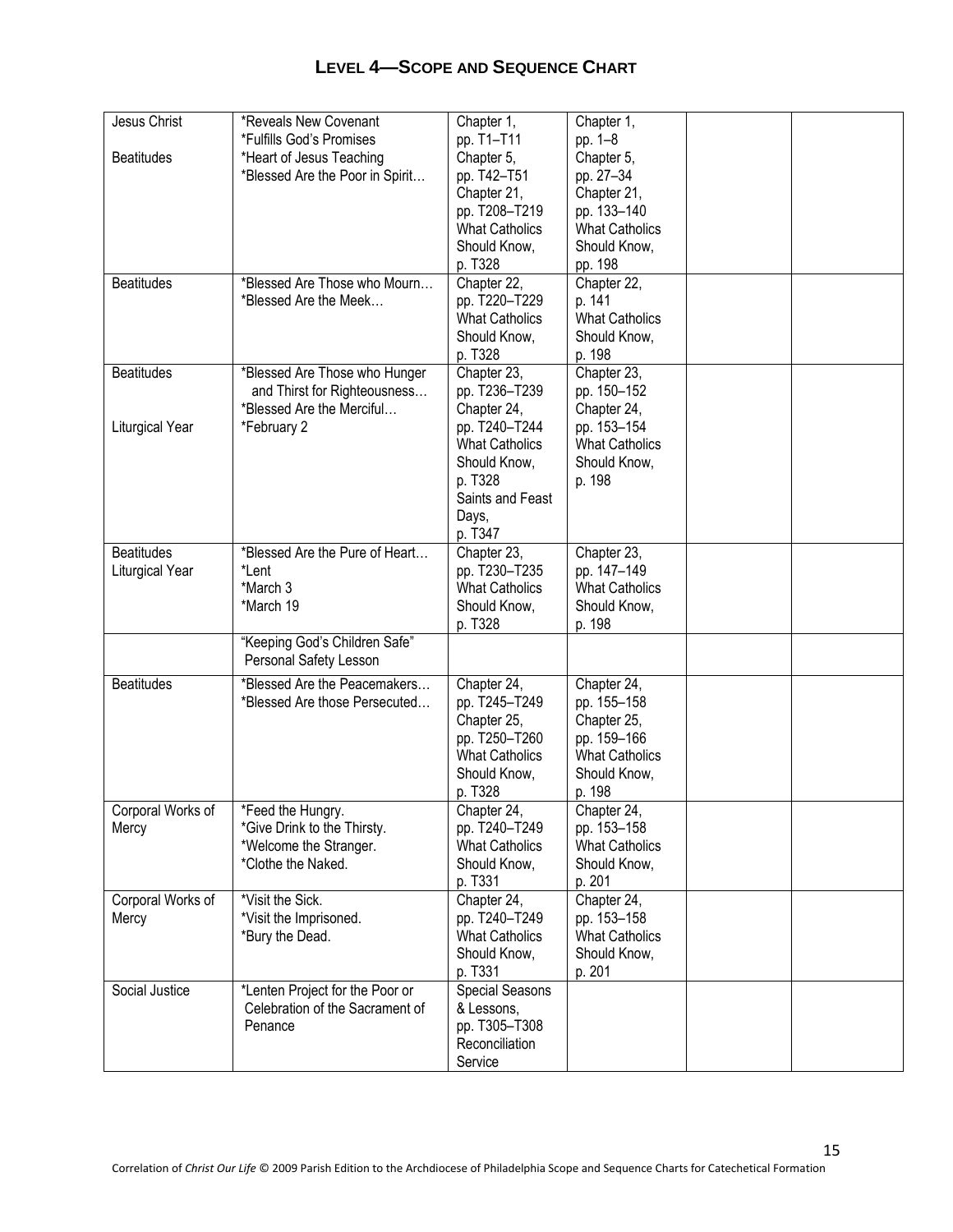| Liturgical Year     | *Holy Week/Easter            | Holy Week,            | Holy Week,            |  |
|---------------------|------------------------------|-----------------------|-----------------------|--|
|                     | *Easter Season               | pp. T285-290          | pp. 177-178           |  |
|                     |                              |                       |                       |  |
|                     |                              | Easter,               | Easter,               |  |
|                     |                              | pp. T291-T295         | pp. 179-180           |  |
| Spiritual Works of  | *Teach the Ignorant.         | Chapter 24,           | Chapter 24,           |  |
| Mercy               | *Comfort Those who Suffer.   | pp. T244-T249         | pp. 154-158           |  |
|                     | *Counsel the Doubtful.       | Chapter 25,           | Chapter 25,           |  |
|                     |                              | pp. T250-T260         | pp. 159-166           |  |
|                     |                              |                       |                       |  |
|                     |                              | <b>What Catholics</b> | <b>What Catholics</b> |  |
|                     |                              | Should Know,          | Should Know,          |  |
|                     |                              | p. T331               | p. 201                |  |
| Spiritual Works of  | *Be Patient with Others.     | Chapter 24,           | Chapter 24,           |  |
| Mercy               | *Forgive Those who Hurt You. | pp. T244-T249         | pp. 154-158           |  |
|                     | *Correct Those who need it.  | Chapter 25,           | Chapter 25,           |  |
|                     |                              | pp. T250-T260         | pp. 159-166           |  |
|                     |                              |                       |                       |  |
|                     |                              | <b>What Catholics</b> | <b>What Catholics</b> |  |
|                     |                              | Should Know,          | Should Know,          |  |
|                     |                              | P.T331                | p. 201                |  |
|                     |                              |                       |                       |  |
| Spiritual Works of  | *Pray for Others.            | Chapter 24,           | Chapter 24,           |  |
| Mercy               |                              | pp. T244-T249         | pp. 154-158           |  |
| Virtues             | *Theological                 | Chapter 25,           | Chapter 25,           |  |
|                     | -Faith                       | pp. T250-T260         | pp. 159-166           |  |
|                     | -Hope                        |                       |                       |  |
|                     | -Charity                     | <b>What Catholics</b> | <b>What Catholics</b> |  |
|                     |                              | Should Know,          | Should Know,          |  |
|                     |                              | p. T331               | p. 201                |  |
| Virtues             | *Cardinal                    | What Catholics        | <b>What Catholics</b> |  |
|                     | -Prudence                    | Should Know,          | Should Know,          |  |
|                     | -Justice                     | p. T330               | p. 200                |  |
|                     | -Fortitude                   |                       |                       |  |
|                     | -Temperance                  |                       |                       |  |
|                     | May Devotion                 | Queen of              |                       |  |
|                     |                              | Heaven,               |                       |  |
|                     |                              | pp. T309-T312         |                       |  |
| Level 4             | *Commandments                |                       |                       |  |
|                     | *Beatitudes                  |                       |                       |  |
| <b>Mastery List</b> | *Corporal Works of Mercy     |                       |                       |  |
|                     |                              |                       |                       |  |
|                     | *Spiritual Works of Mercy    |                       |                       |  |
|                     |                              |                       |                       |  |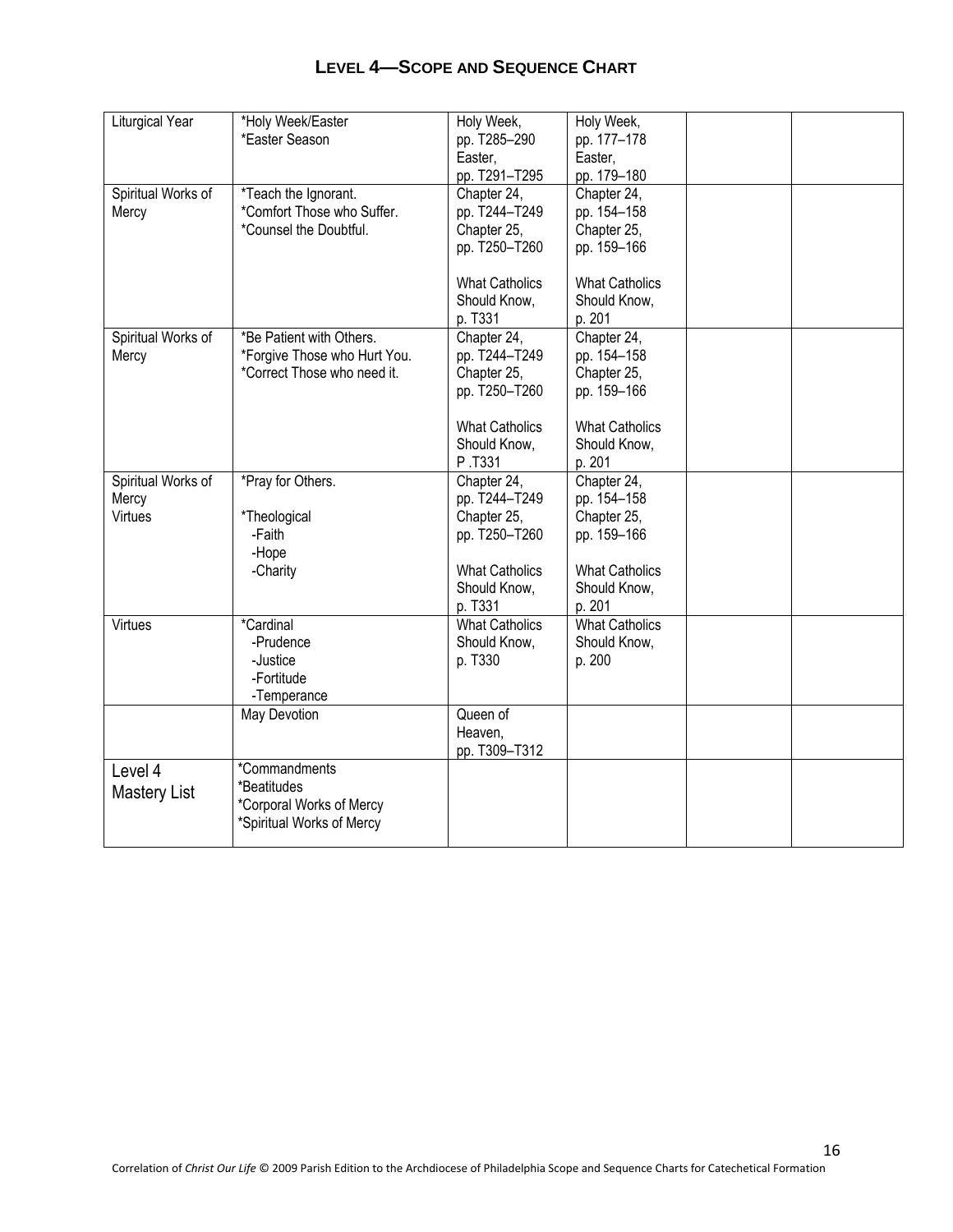| Core Curriculum |                                    | Catechist                 | <b>Student Text</b>     | Lesson        | Lesson Taught |
|-----------------|------------------------------------|---------------------------|-------------------------|---------------|---------------|
|                 | Objectives                         | Manual                    |                         | Scheduled For | On            |
| Semester 1      |                                    |                           | Chapter/Page(s)         | (Date)        | (Date)        |
|                 |                                    | Chapter/Page(s)           |                         |               |               |
| Sacraments      | *Definition/Purpose of a Sacrament | Chapter 3,                | Chapter 3,              |               |               |
| Sacraments of   | *Definition of Initiation          | pp. T22-T25               | pp. 15-17               |               |               |
| Initiation      | *Baptism                           | <b>What Catholics</b>     | <b>What Catholics</b>   |               |               |
|                 | -Original Sin                      | Should Know,              | Should Know,            |               |               |
|                 | -Effects                           | pp. T294, T356,           | pp. 192, 207,           |               |               |
|                 | -Role of Minister and Godparents   | T360, T364                | 210, 212                |               |               |
|                 | -Members of God's Body             |                           |                         |               |               |
|                 | -Grace                             |                           |                         |               |               |
| Sacraments of   | *Rite of Baptism                   | Chapter 3,                | Chapter 3,              |               |               |
| Initiation      | -Symbols                           | pp. T24, T26,             | pp. 16, 18, 19-         |               |               |
|                 | -Words/Actions                     | T <sub>27</sub>           | 20                      |               |               |
|                 | *Adult Baptism/RCIA (definition    | <b>What Catholics</b>     | <b>What Catholics</b>   |               |               |
|                 | only)                              | Should Know,              | Should Know,            |               |               |
|                 |                                    | pp. T294, T356            | pp. 192, 204            |               |               |
| Sacraments of   | *Confirmation                      | BLMs: 9, 11<br>Chapter 4, | Chapter 4,              |               |               |
| Initiation      | -Completes Baptism                 | pp. T28-T31,              | pp. 21, 24              |               |               |
|                 | -Call to Serve                     | T34                       |                         |               |               |
|                 | -Ordinary Minister                 | <b>What Catholics</b>     | <b>What Catholics</b>   |               |               |
|                 | -Candidates                        | Should Know,              | Should Know,            |               |               |
|                 |                                    | pp. T294, T358            | pp. 192, 205            |               |               |
| Sacraments of   | *Confirmation                      | Chapter 4,                | Chapter 4,              |               |               |
| Initiation      | -Role of Sponsor                   | pp. T29, T35-             | pp. 22, 25-26           |               |               |
|                 | -Rite of Confirmation              | T36                       |                         |               |               |
|                 | -Effects of Confirmation           |                           |                         |               |               |
| Sacraments of   | *Confirmation                      | <b>What Catholics</b>     | <b>What Catholics</b>   |               |               |
| Initiation      | -Gifts of the Holy Spirit          | Should Know,              | Should Know,            |               |               |
|                 | -Fruits of the Holy Spirit         | pp. T300-T301             | pp. 198-199             |               |               |
| Liturgical Year | *November 1                        | Feast of All<br>Saints,   | Feast of All<br>Saints, |               |               |
|                 | All Saints Prayer Service          | pp. T230-T235             | pp. 167-168             |               |               |
| Liturgical Year | *Sunday                            | Chapter 2,                | Chapter 2,              |               |               |
|                 | *Ordinary time                     | pp. T61-T63               | pp. 42-44               |               |               |
|                 | *Feast Days                        | The Year in Our           | The Year in Our         |               |               |
|                 |                                    | Church,                   | Church,                 |               |               |
|                 |                                    | p. T229                   | p. 166                  |               |               |
|                 |                                    | Saints and                |                         |               |               |
|                 |                                    | Feast Days,               |                         |               |               |
|                 |                                    | pp. T307-T320             |                         |               |               |
| Sacraments of   | *Eucharist                         | Chapter 5,                | Chapter 5,              |               |               |
| Initiation      | -Body and Blood of Christ          | pp. T38-T44               | pp. 27-30               |               |               |
|                 | -Real Presence                     | Chapter 7,                | Chapter 7,              |               |               |
|                 | -Reception of Jesus                | pp. T61-T62               | pp. 42-43               |               |               |
|                 | -Life of the Church                | Chapter 10,               | Chapter 10,             |               |               |
|                 |                                    | pp. T89-T90,              | pp. 63-64, 206          |               |               |
|                 |                                    | T359<br>BLMs: 16, 21A-    |                         |               |               |
|                 |                                    | B                         |                         |               |               |
|                 |                                    |                           |                         |               |               |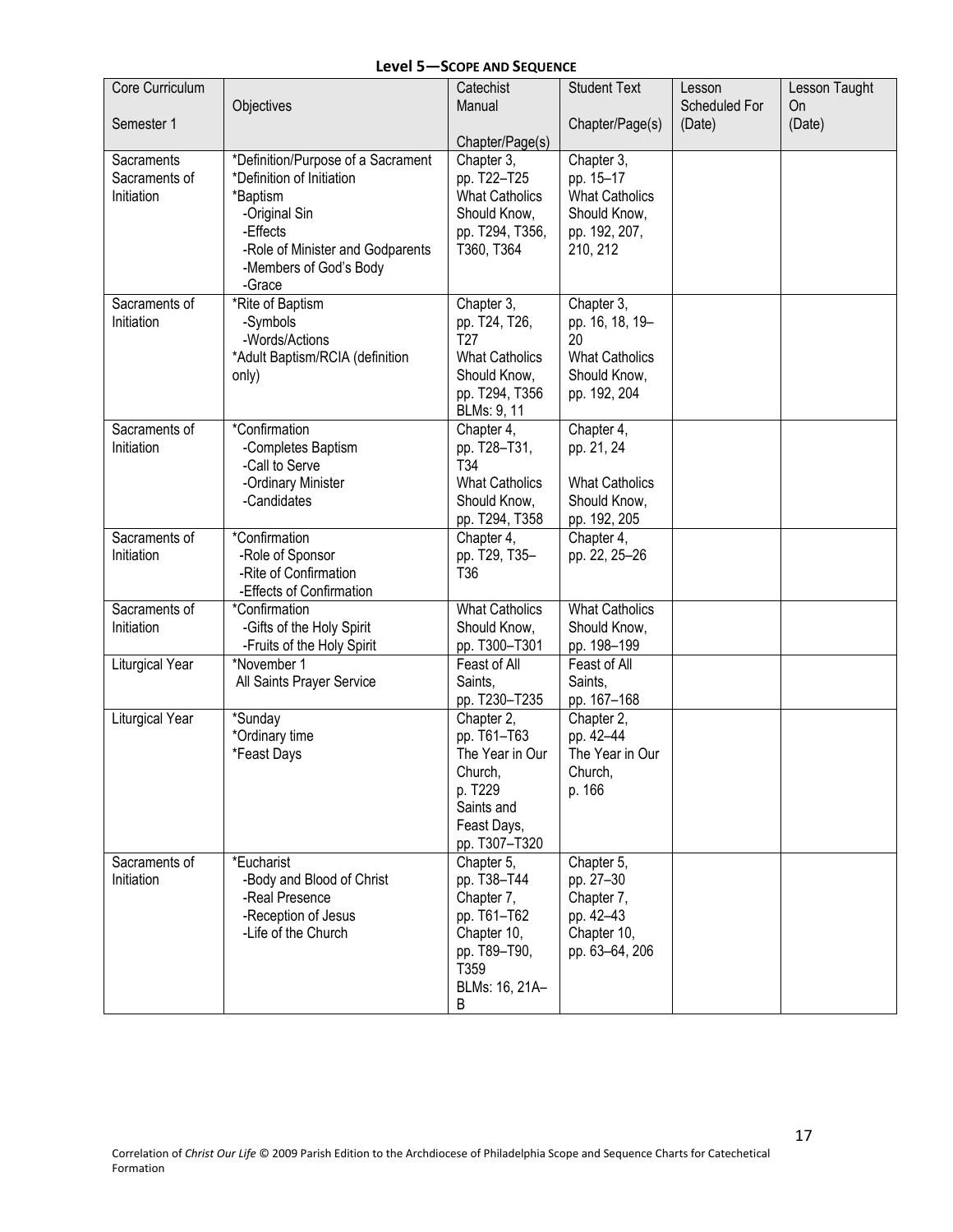| The Mass                      | *Celebration of Eucharist                                                                                                | Chapter 7,                                                                                                                                                    | Chapter 7,                                                                                                                                                                |                                   |                               |
|-------------------------------|--------------------------------------------------------------------------------------------------------------------------|---------------------------------------------------------------------------------------------------------------------------------------------------------------|---------------------------------------------------------------------------------------------------------------------------------------------------------------------------|-----------------------------------|-------------------------------|
|                               | *Mass Parts                                                                                                              | pp. T64-T67<br>Chapter 9,<br>pp. T81-T83<br>Chapter 10,<br>pp. T87-T88<br><b>BLM: 27</b>                                                                      | pp. 45-48<br>Chapter 9,<br>pp. 57-58, 60<br>Chapter 10,<br>pp. 61-62<br>Lesson Pullout                                                                                    |                                   |                               |
| The Mass                      | *Vessels<br>*Vestments                                                                                                   | Chapter 5,<br>p. T45                                                                                                                                          | Chapter 5,<br>p. 31                                                                                                                                                       |                                   |                               |
| Liturgical Year               | *Advent<br>*December 8<br>*Christmas                                                                                     | Advent,<br>pp. T238-T239<br>BLMs: 77, 78                                                                                                                      | Advent,<br>pp. 169-170                                                                                                                                                    |                                   |                               |
|                               | <b>Advent Prayer Service</b>                                                                                             | <b>BLM: 79</b>                                                                                                                                                | Lesson Pullout                                                                                                                                                            |                                   |                               |
| The Mass                      | *Liturgical Environment<br>*Liturgical Ministers<br>*Eucharistic Worship Outside of<br>Mass                              | Chapter 5,<br>p. T43<br>Chapter 19,<br>pp. T172-T174                                                                                                          | Chapter 5,<br>p. 29<br>Chapter 19,<br>pp. 122-124                                                                                                                         |                                   |                               |
| Mary                          | *Mother of God<br>*Mother of the Church<br>*Devotions and Prayers<br>*Days that Honor Mary                               | Chapter 22,<br>p. T200<br><b>What Catholics</b><br>Should Know,<br>pp. T290-T292<br>Saints and<br>Feast Days,<br>pp. T308, T312,<br>T313, T315,<br>T320       | Chapter 22,<br>p. 142<br><b>What Catholics</b><br>Should Know,<br>pp. 188-190                                                                                             |                                   |                               |
| Prayer<br>Sacramentals        | *Definition<br>*Purpose/Meaning<br>*Kinds<br>*Forms                                                                      | Chapter 1,<br>p. T24<br>Feast of All<br>Saints,<br>p. T232<br><b>What Catholics</b><br>Should Know,<br>pp. T287-T289,<br>Prayers to<br>Know,<br>pp. T305-T306 | Chapter 1,<br>p. 16<br>Feast of All<br>Saints,<br>p. 167<br><b>What Catholics</b><br>Should Know,<br>pp. 185-187<br>Prayers to<br>Know,<br>front and back<br>inside cover |                                   |                               |
| Core Curriculum<br>Semester 2 | Objectives                                                                                                               | Catechist<br>Manual<br>Chapter/Page(s)                                                                                                                        | <b>Student Text</b><br>Chapter/Page(s)                                                                                                                                    | Lesson<br>Scheduled For<br>(Date) | Lesson Taught<br>On<br>(Date) |
| Sacraments of<br>Healing      | *Penance and Reconciliation<br>-Definition<br>-Elements<br>*Penance and Reconciliation<br>-Sin<br>-Grace<br>-Forgiveness | Chapter 13,<br>pp. T116-117,<br>T119<br><b>What Catholics</b><br>Should Know,<br>pp. T294, T360,<br>T365, T366,<br>T367, T368<br><b>BLM: 44A-B</b>            | Chapter 13,<br>pp. 81-82, 84<br><b>What Catholics</b><br>Should Know,<br>pp. 192, 207,<br>210, 211, 212,<br>213                                                           |                                   |                               |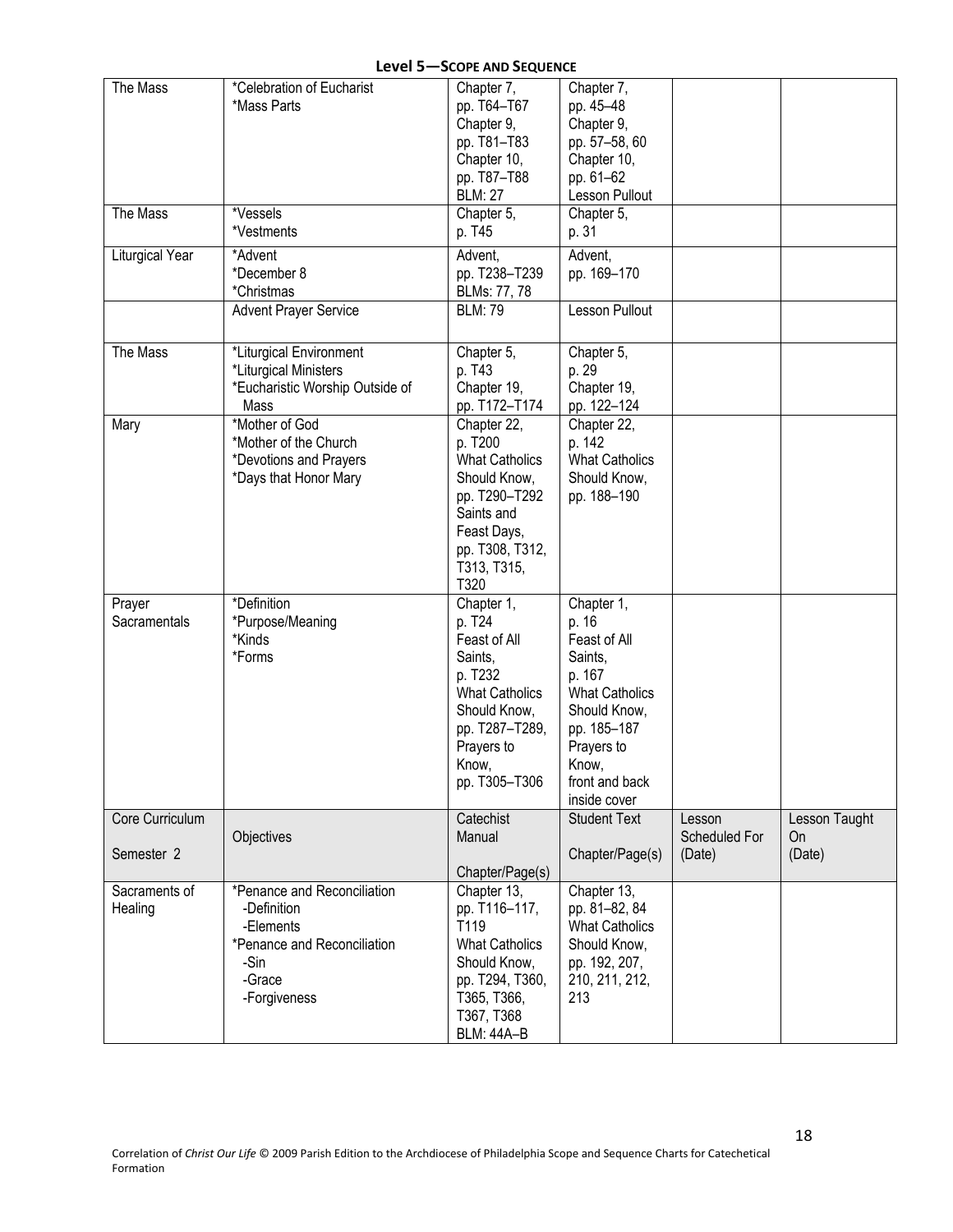| Sacraments of     | *Rite of Reconciliation         | Chapter 14,           | Chapter 14,           |  |
|-------------------|---------------------------------|-----------------------|-----------------------|--|
| Healing           | *Communal Celebration           | pp. T128-T130         | pp. 90-92             |  |
|                   | *Individual Confession          | <b>BLM: 52</b>        | Lesson Pullout        |  |
|                   | *Frequency                      |                       |                       |  |
|                   | *Seal of Confession             |                       |                       |  |
|                   | Celebration of the Sacrament of | <b>BLM: 48A-B</b>     |                       |  |
|                   | Penance or                      |                       |                       |  |
|                   | Penitential Prayer Service      |                       |                       |  |
| Liturgical Year   | *Holy Days of Obligation        | <b>What Catholics</b> | <b>What Catholics</b> |  |
|                   | *Lent                           | Should Know,          | Should Know,          |  |
| Social Justice    | *Lenten Project-Alleviation of  | p. T296               | p. 194                |  |
|                   | Disease, Hunger, and Poverty    | Lent,                 | Lent,                 |  |
|                   |                                 | pp. T247-T254         | pp. 173-174           |  |
|                   |                                 |                       | Lesson Pullout        |  |
| Sacraments of     | *Anointing of the Sick          | Chapter 15,           | Chapter 15,           |  |
| Healing           |                                 | pp. T135-T139         | pp. 95-100            |  |
|                   |                                 | <b>What Catholics</b> | <b>What Catholics</b> |  |
|                   |                                 | Should Know,          | Should Know,          |  |
|                   |                                 | pp. T294, T356,       | pp. 192, 203,         |  |
|                   |                                 | T367                  | 212                   |  |
|                   |                                 | <b>BLM: 44B</b>       |                       |  |
|                   | "Keeping God's Children Safe"   |                       |                       |  |
|                   | Personal Safety Lesson          |                       |                       |  |
| Sacraments at the | *Holy Orders                    | Chapter 19,           | Chapter 19,           |  |
| Service of        | -Degrees                        | pp. T171-T175         | pp. 121-126           |  |
| Communion         | -Symbols                        | <b>What Catholics</b> | <b>What Catholics</b> |  |
|                   | -Priest                         | Should Know,          | Should Know,          |  |
|                   | -Deacon                         | pp. T295, T358,       | pp. 193, 206,         |  |
|                   |                                 | T360, T366,           | 207, 211, 212         |  |
|                   |                                 | T367                  | Back cover            |  |
| Sacraments at the | *Matrimony                      | Chapter 18,           | Chapter 18,           |  |
| Service of        | -Definition                     | pp. T163-T167         | pp. 115-120           |  |
| Communion         | -Couple                         | <b>What Catholics</b> | <b>What Catholics</b> |  |
|                   | -Ministers                      | Should Know,          | Should Know,          |  |
|                   | -Rite                           | pp. T295, T363,       | pp. 193, 209,         |  |
|                   |                                 | T367                  | 212                   |  |
| Liturgical Year   | *Holy Week                      | Holy Week,            | Holy Week,            |  |
|                   | *Triduum                        | pp. T255-T261         | pp. 175-176           |  |
|                   |                                 | <b>BLM: 81</b>        |                       |  |
|                   | Lenten Prayer Service or        | <b>BLMs: 82A-C</b>    |                       |  |
|                   | Lenten Devotion                 |                       |                       |  |
| Liturgical Year   | *Easter Sunday                  | The Year in Our       | The Year in Our       |  |
|                   | *Easter Season                  | Church,               | Church,               |  |
|                   |                                 | p. T229               | p. 166                |  |
|                   |                                 | Easter,               | Easter,               |  |
|                   |                                 | pp. T262-T266         | pp. 177-178           |  |
| Liturgical Year   | *Trinity Sunday                 | ChristOurLife.        |                       |  |
|                   | *Corpus Christi Sunday          | com: Solemnity        |                       |  |
|                   | *Solemnity of the Sacred Heart  | of Trinity            |                       |  |
|                   |                                 | Sunday,               |                       |  |
|                   |                                 | Solemnity of the      |                       |  |
|                   |                                 | Most Holy Body        |                       |  |
|                   |                                 | and Blood of          |                       |  |
|                   |                                 | Christ                |                       |  |
|                   |                                 |                       |                       |  |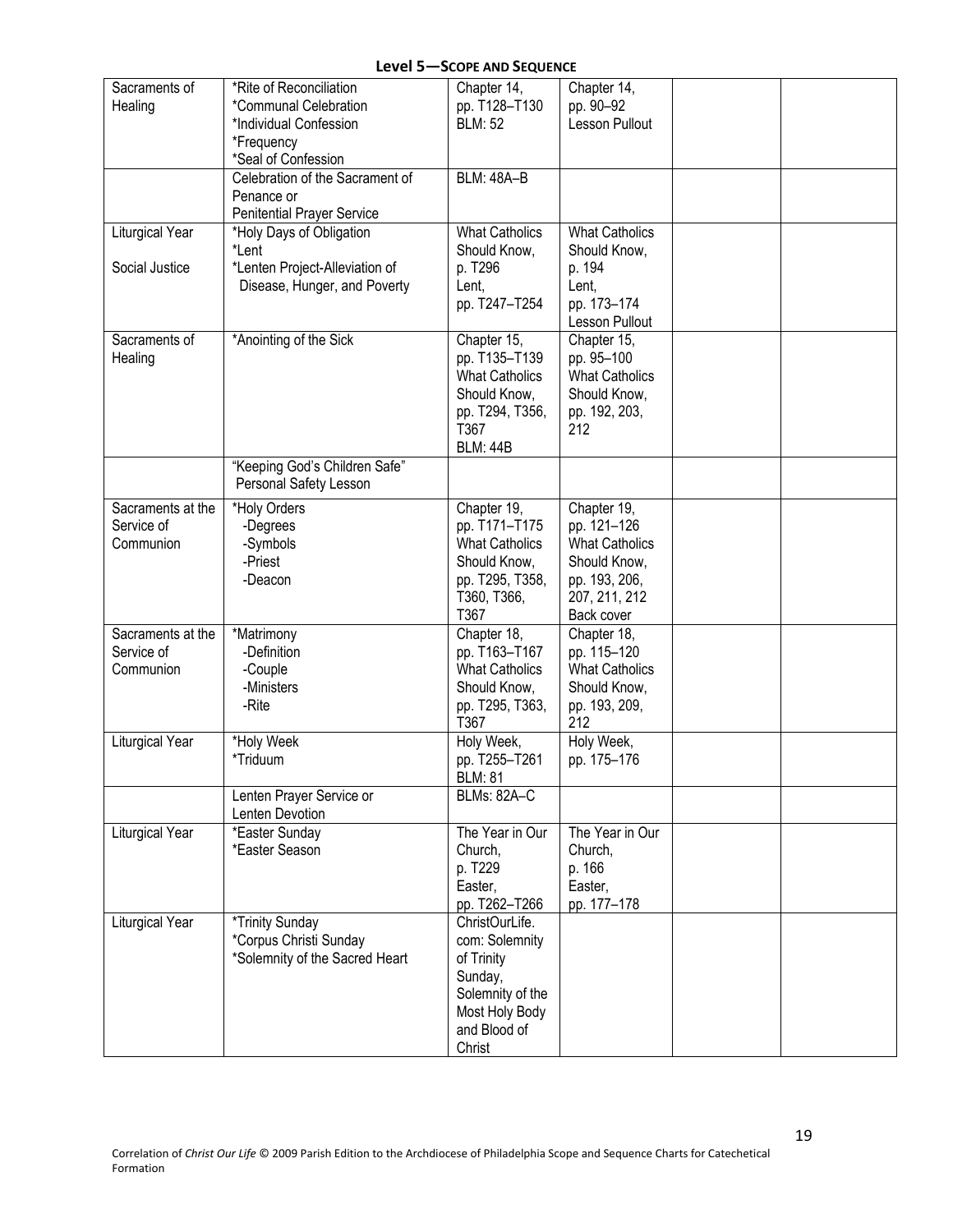| Prayer                       | *Definition<br>*Expressions of Prayer                                                                    | <b>What Catholics</b><br>Should Know,<br>pp. T287-T291,<br>T365                                                                                   | <b>What Catholics</b><br>Should Know,<br>pp. 185-189,<br>211                                                                                 |  |
|------------------------------|----------------------------------------------------------------------------------------------------------|---------------------------------------------------------------------------------------------------------------------------------------------------|----------------------------------------------------------------------------------------------------------------------------------------------|--|
| Sacraments<br>Social Justice | *Review Sacrament of Confirmation<br>*Dignity of Work                                                    | Chapter 4,<br>pp. T35-T36<br><b>What Catholics</b><br>Should Know,<br>p. T367                                                                     | Chapter 4,<br>pp. 25-26<br><b>What Catholics</b><br>Should Know,<br>p. 202                                                                   |  |
|                              | May Devotion                                                                                             | Saints and<br>Feast Days,<br>p. T320                                                                                                              |                                                                                                                                              |  |
| Level 5<br>Mastery List      | *Seven Sacraments<br>*Mass(Parts, Vessels, Vestments)<br>*Holy Days of Obligation<br>*Liturgical Seasons | Chapter 5,<br>p. T45<br>Chapter 20,<br>p. T181<br>The Year in Our<br>Church,<br>p. T229<br><b>What Catholics</b><br>Should Know,<br>pp. T294-T296 | Chapter 5,<br>p. 31<br>Chapter 20,<br>p. 129<br>The Year in Our<br>Church,<br>p. 166<br><b>What Catholics</b><br>Should Know,<br>pp. 192-194 |  |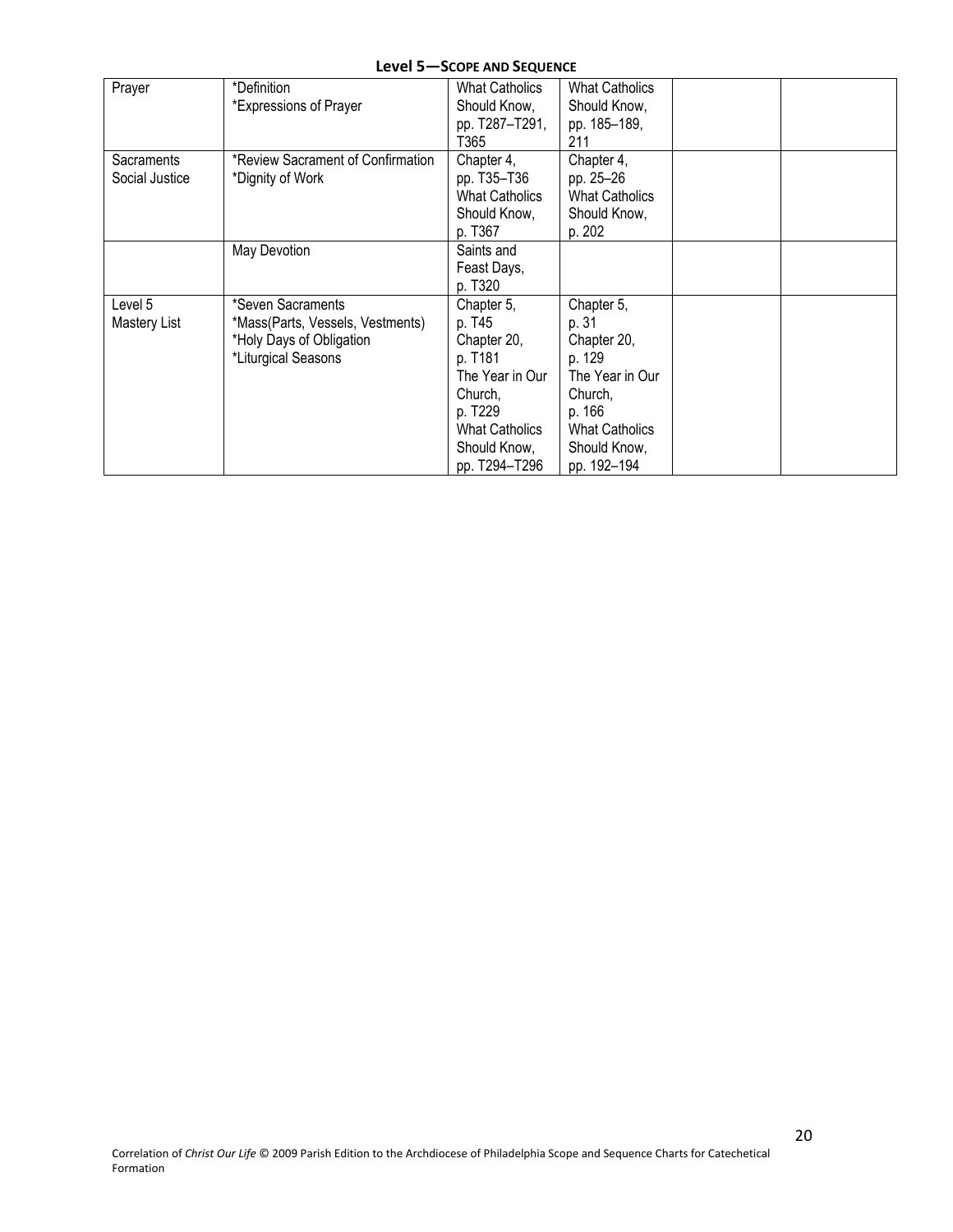| Core Curriculum |                                          | Catechist Manual                 | <b>Student Text</b>                | Lesson Scheduled | Lesson Taught |
|-----------------|------------------------------------------|----------------------------------|------------------------------------|------------------|---------------|
| Semester 1      | Objectives                               | Chapter/Page(s)                  | Chapter/Page(s)                    | For<br>(Date)    | On<br>(Date)  |
| The Bible       | *Definition                              | Chapter 1, pp.                   | Chapter 1, pp.                     |                  |               |
|                 | *Use<br>*Structure                       | $T2-T11$<br>Chapter 2, pp.       | $3 - 8$<br>Chapter 2, pp.          |                  |               |
|                 | *New Testament                           | T <sub>12</sub> -T <sub>23</sub> | $9 - 16$                           |                  |               |
|                 | *Importance of Bible                     | Unit 1                           | Unit 1                             |                  |               |
|                 |                                          | Celebration, pp.<br>T52-T53      | Celebration and<br>Family Feature, |                  |               |
|                 |                                          |                                  | pp. 34-35, 36a-<br>36d             |                  |               |
| Old Testament   | *Major Events<br>-Creation               | Chapter 3, pp.<br>T24-T33        | Chapter 3, pp.<br>$17 - 22$        |                  |               |
|                 | -Sin                                     | Chapter 4, pp.                   | Chapter 4, pp.                     |                  |               |
|                 |                                          | T34-T38                          | $23 - 24$                          |                  |               |
| Old Testament   | *Major Events<br>-God's Response         | Chapter 4, pp.<br>T39-T45        | Chapter 4, pp.<br>$25 - 30$        |                  |               |
|                 | **Characteristics                        | Jonah: A Fish                    | Jonah: A Fish                      |                  |               |
|                 | **Promise of Redeemer                    | Story, pp. T320-<br>T324         | Story, pp. 195-<br>196             |                  |               |
| Mary            | *Our Lady of the Rosary                  | Job: A Man of                    | Job: A Man of                      |                  |               |
|                 |                                          | Suffering, pp.                   | Suffering, pp.                     |                  |               |
| Old Testament   | *Major Events                            | T329-T332<br>Chapter 6, pp.      | 199-200<br>Chapter 6, pp.          |                  |               |
|                 | -God's Response                          | T56-T67                          | $39 - 43$                          |                  |               |
|                 | **Special People                         |                                  |                                    |                  |               |
| Liturgical Year | --Abraham & Sarah<br>*Definition         | The Year in Our                  | The Year in Our                    |                  |               |
|                 | *Sunday                                  | Church, p. T265                  | Church, p. 176                     |                  |               |
|                 | *Ordinary Time<br>*November 1            | Glossary, pp.<br>T421, T423      | Glossary, pp.<br>232, 234          |                  |               |
|                 | Prayer Service for All Saints            | Feast of All                     | Feast of All                       |                  |               |
|                 |                                          | Saints, pp.<br>T266-T270         | Saints, pp. 177-<br>178            |                  |               |
| Old Testament   | *Major Events<br>-God's Response         | Chapter 7, pp.<br>T68-T77        | Chapter 7, pp.<br>$47 - 52$        |                  |               |
|                 | **Special People                         |                                  |                                    |                  |               |
|                 | --Isaac & Rebekah                        |                                  |                                    |                  |               |
| Old Testament   | --Jacob, Leah, Rachel<br>*Major Events   | Chapter 8, pp.                   | Chapter 8, pp.                     |                  |               |
|                 | -God's Response                          | T78-T89                          | $53 - 60$                          |                  |               |
|                 | **Special People<br>--Joseph             |                                  |                                    |                  |               |
| Old Testament   | *Major Events                            | Chapter 10, pp.                  | Chapter 10, pp.                    |                  |               |
|                 | -God's Response                          | T100-T111                        | 69-76                              |                  |               |
|                 | **Special People<br>--Moses (Early Life) |                                  |                                    |                  |               |
| Old Testament   | *Major Events                            | Chapter 11, pp.                  | Chapter 11, pp.                    |                  |               |
|                 | -God's Response                          | T112-T121                        | $77 - 82$                          |                  |               |
|                 | **Special People<br>--Moses (Leader/A-F) | Chapter 12, pp.<br>T122-T133     | Chapter 12, pp.<br>83-90           |                  |               |
| Old Testament   | *Major Events                            | Chapter 13, pp.                  | Chapter 13, pp.                    |                  |               |
|                 | -God's Response<br>**Special People      | T134-T143                        | $91 - 96$                          |                  |               |
|                 | --Moses (Leader/G-K)                     |                                  |                                    |                  |               |
| Liturgical Year | *Advent                                  |                                  | Unit 2 Family                      |                  |               |
|                 | *Christmas                               |                                  | Feature, pp.<br>66a-66d            |                  |               |

#### **LEVEL 6–SCOPE AND SEQUENCE CHART –PARISH EDITION**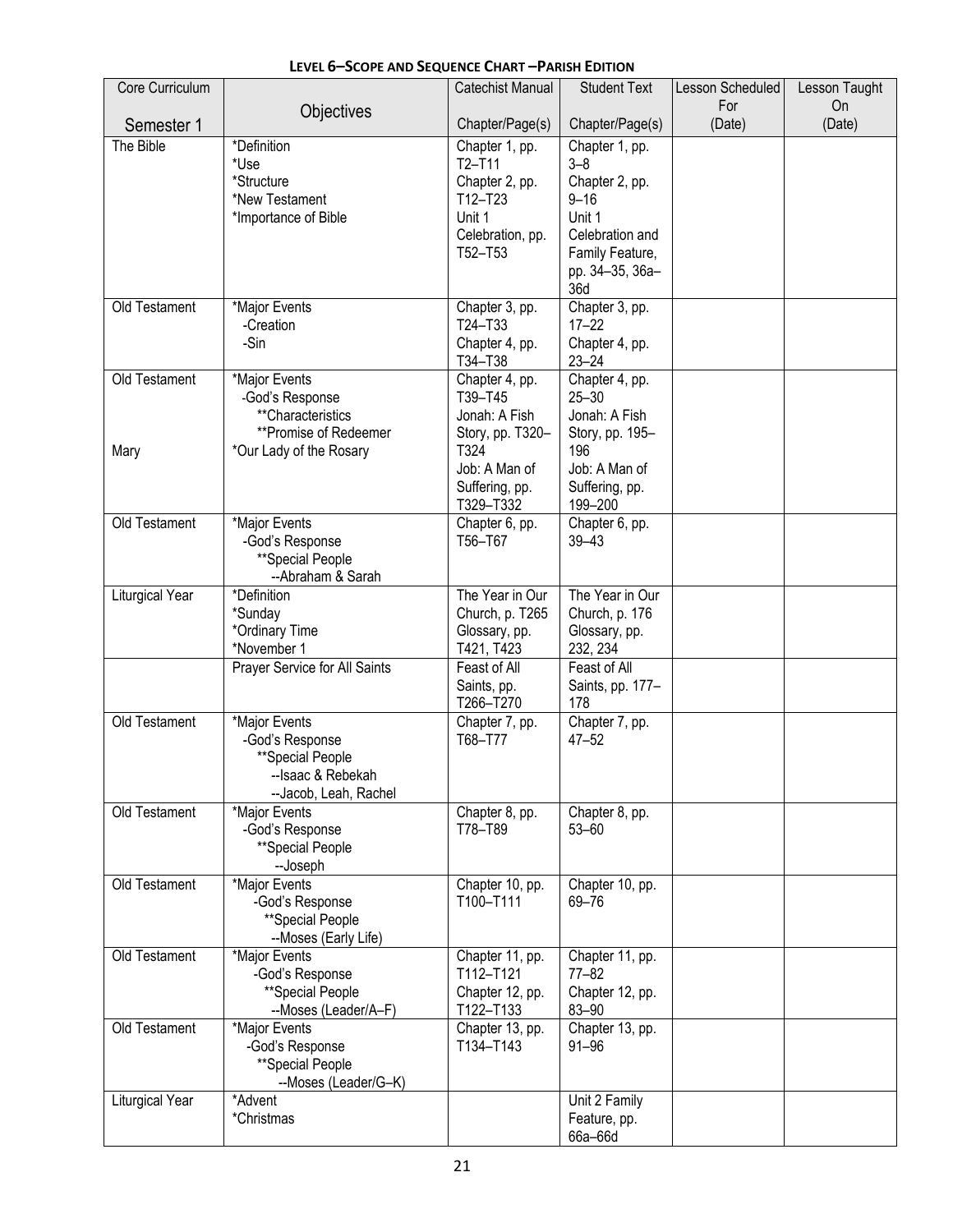| LEVEL 6-SCOPE AND SEQUENCE CHART-PARISH EDITION |  |  |
|-------------------------------------------------|--|--|
|-------------------------------------------------|--|--|

|                 | <b>Advent Prayer Service</b>                                                         | Advent, pp.<br>T271-T276                                                                                  | Advent, pp.<br>179-180                                                                                                              |                         |                     |
|-----------------|--------------------------------------------------------------------------------------|-----------------------------------------------------------------------------------------------------------|-------------------------------------------------------------------------------------------------------------------------------------|-------------------------|---------------------|
| Social Justice  | Participation in Parish or<br>PREP Christmas Outreach Project                        | Christmas, pp.<br>T277-T281                                                                               | Christmas, pp.<br>181-182                                                                                                           |                         |                     |
| Liturgical Year | *January 4<br>*January 5<br>*March 3                                                 | March: The<br>Month of Saint<br>Joseph, pp.<br>T311-T314                                                  | March: The<br>Month of Saint<br>Joseph, p. 193                                                                                      |                         |                     |
| Core Curriculum |                                                                                      | Catechist Manual                                                                                          | <b>Student Text</b>                                                                                                                 | Lesson Scheduled<br>For | Lesson Taught       |
| Semester 2      | Objectives                                                                           | Chapter/Page(s)                                                                                           | Chapter/Page(s)                                                                                                                     | (date)                  | <b>On</b><br>(Date) |
| Old Testament   | *Major Persons and Events<br>-Joshua<br>-Judges                                      | Chapter 15, pp.<br>T154-T163                                                                              | Chapter 15, pp.<br>103-108                                                                                                          |                         |                     |
| Old Testament   | *Major Persons and Events<br>-Major Judges                                           | Chapter 17, pp.<br>T174-T183                                                                              | Chapter 17, pp.<br>$117 - 122$                                                                                                      |                         |                     |
|                 | Celebration of the Sacrament of<br>Penance or Prayer Service                         | Chapter 14, pp.<br>T144-T153<br><b>What Catholics</b><br>Should Know,<br>pp. T355-T356                    | Chapter 14, pp.<br>97-100<br><b>What Catholics</b><br>Should Know,<br>pp. 221-222<br>Reconciliation<br><b>Booklet</b>               |                         |                     |
| Liturgical Year | *Lent<br>*Holy Week                                                                  | Lent, pp. T282-<br>T287<br>Holy Week, pp.<br>T288-T293                                                    | Lent, pp. 183-<br>184<br>Holy Week, pp.<br>185-186                                                                                  |                         |                     |
| Old Testament   | *Major Persons and Events<br>-Kings<br>**Saul<br>**David (Early Life)                | Chapter 18, pp.<br>T184-T193                                                                              | Chapter 18, pp.<br>123-128                                                                                                          |                         |                     |
|                 | "Keeping God's Children Safe"<br>Personal Safety Lesson                              |                                                                                                           | Unit 3 Family<br>Feature, pp.<br>114a-114d                                                                                          |                         |                     |
| Old Testament   | *Major Persons and Events<br>-Kings<br>**David (Spiritual Significance)<br>**Solomon | Chapter 19, pp.<br>T194-T203                                                                              | Chapter 19, pp.<br>129-134                                                                                                          |                         |                     |
| Old Testament   | *Major Persons and Events<br>-Major Prophets                                         | Chapter 21, pp.<br>T214-T223<br>Chapter 22, pp.<br>T224-T233<br>Chapter 23, pp.<br>T234-T243              | Chapter 21,<br>pp.143-148<br>Chapter 22, pp.<br>149-154<br>Chapter 23, pp.<br>155-160<br>Unit 5 Family<br>Feature, pp.<br>174a-174d |                         |                     |
| Old Testament   | *Major Persons and Events<br>-Women of the Bible                                     | Judith: A Brave<br>Woman, pp.<br>T325-T328<br>Esther: Queen<br>of Courage and<br>Faith, pp. T333-<br>T338 | Judith: A Brave<br>Woman, pp.<br>197-198<br>Esther: Queen<br>of Courage and<br>Faith, pp. 201-<br>204                               |                         |                     |